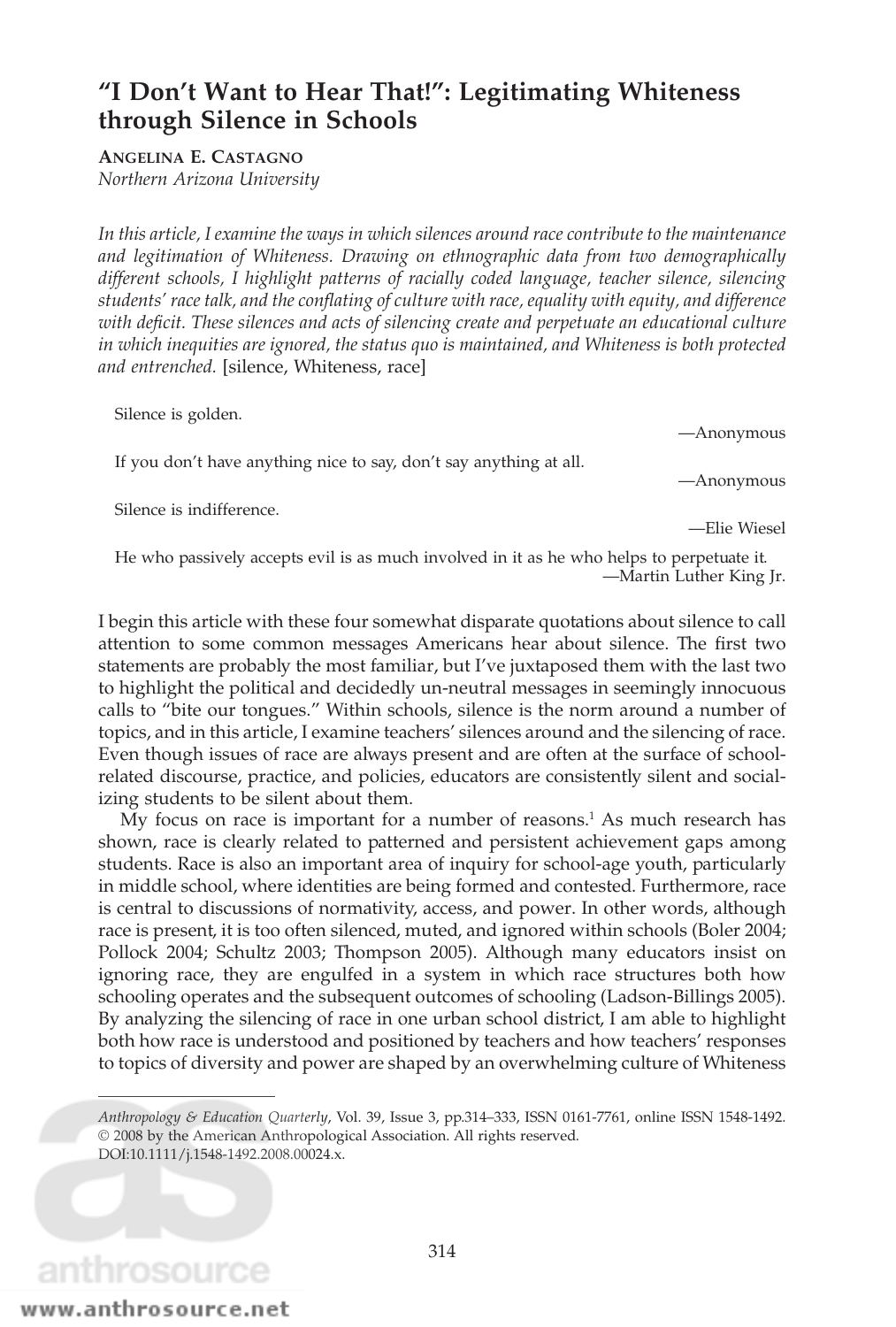and an awareness of how their own interests as predominately middle class and White may be threatened by adopting a more activist, social-justice-oriented approach to issues of race.<sup>2</sup>

In this article, I address two primary questions: (1) How and why are issues of race silenced in schools and (2) How and in what ways do these silences surrounding race legitimate Whiteness? My data illustrate how issues of race are silenced through coded language among educators, through teacher silence, through the silencing of students' inquiries about race, and through the conflating of culture and race, equality and equity, and difference and deficit. An examination of my data illuminates that most White educators are reluctant to name things that are perceived as uncomfortable or threatening to the established social order. In other words, they possess a strong desire for comfort and ideological safety within their classrooms and the school walls. White educators also tend to hold a shared allegiance to the status quo, presumably because it generally works for us. The sum total of these patterns is that race is not part of the accepted or expected discourse within schools. The discourse that is prevalent in schools is instead one of culture, equality, and difference constructs that are part of the contemporary culture of Whiteness and that merely serve to obscure race, racism, and inequities based on race. The silences around race entrench and rationalize Whiteness because they allow most White educators to maintain the illusion that race either doesn't matter or doesn't really exist and to continue schooling in a business as usual fashion.

### **Research Methods and Context**

This article is based on data I collected in 2004 and 2005 in an urban school district in Utah. I draw specifically on a subset of the findings from a yearlong ethnographic study that examined teachers' understandings and practices of multicultural education in one middle school serving primarily low-income students of color and another middle school serving primarily White middle- and upper-class students. I was in the two schools on a full-time basis for one academic year; during that time I observed 12 teachers in each of the two schools, conducted both formal and informal interviews with all 24 teachers and the administrators at each school, and attended faculty meetings and other schoolwide events. I also interviewed 11 district-level administrators, attended district-level professional developments and board meetings, and reviewed pertinent policies, reports, and district publications. This article draws primarily on my classroom observations within the schools to highlight the ways in which "normal" classroom occurrences contribute to and sustain Whiteness.

During the fall of 2004, the Zion School District served approximately 24,000 students<sup>3</sup>—39 percent of whom were designated as limited-English proficient, 51 percent of whom were students of color, and 60 percent of whom qualified for free or reduced-price lunch. This diversity is a fairly recent phenomenon that has occurred over the past three decades. As in most diverse school districts, however, teachers, administrators, and those with decision-making power are still largely White, middle- and upper-class, and native English speakers. The district has endured a number of incidents in the past 10–15 years that bear direct relevance to the discussion in this article. The racial and ethnic diversity in the district has recently included an influx of refugee students from Sudan and Somalia, which has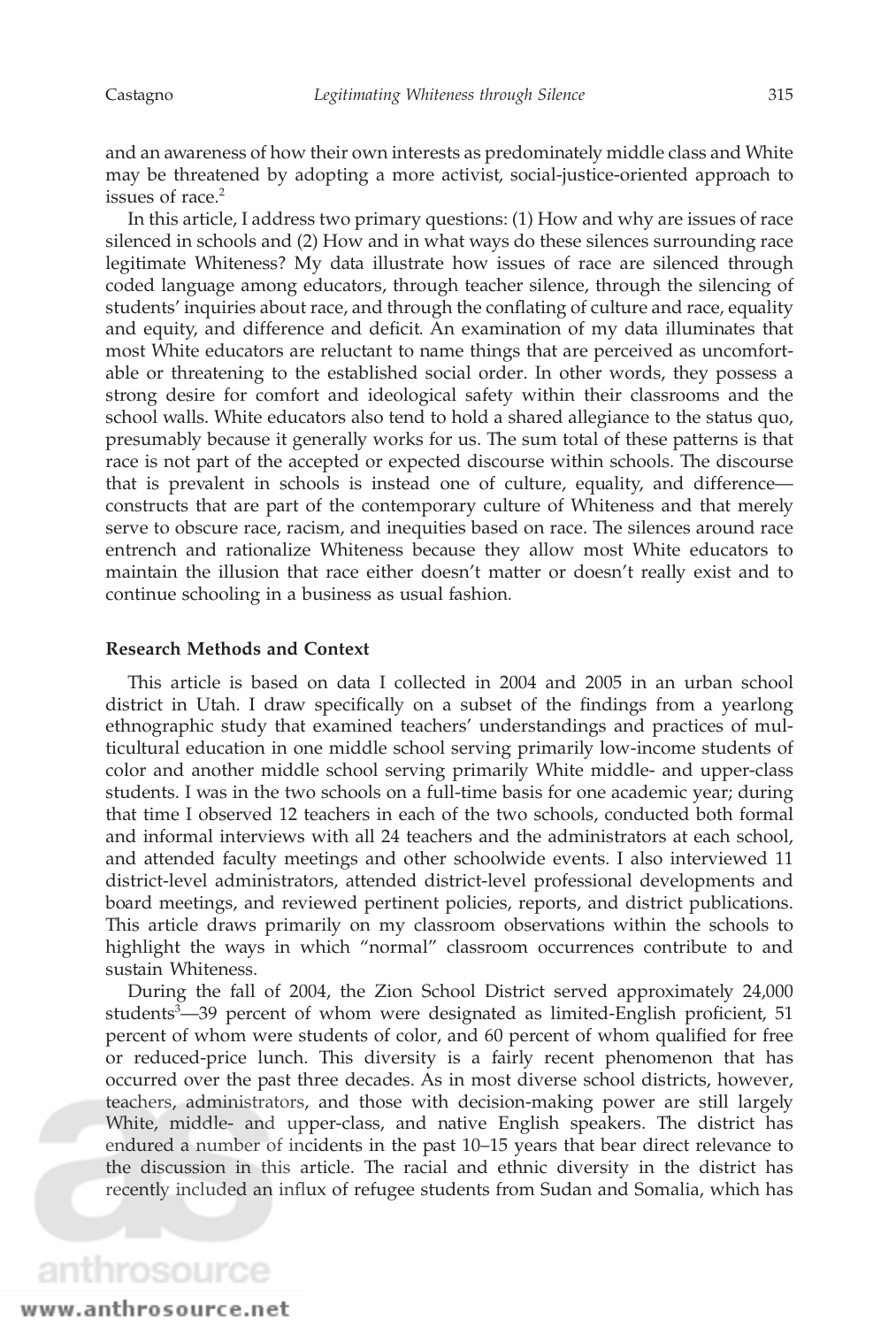presented a number of challenges to educators and has resulted in many wellfunded initiatives in the district. The Zion School District has also been under review with the Office of Civil Rights because of allegations of discrimination in the services provided to nonnative English-speaking students.<sup>4</sup> This, too, has resulted in countless resources allocated to certifying teachers in English as a Second Language (ESL) and other services for nonnative English-speaking families in the district. Thus, the district had been engaged in race-related issues for some time prior to my entering as a researcher in 2004. This context led me to believe that the Zion School District would be a particularly interesting place in which to study multicultural education. Furthermore, the fact that the district had an explicit policy on multicultural education seemed to indicate that this educational philosophy and approach would be well integrated throughout the district. Given these multiple factors, it is telling that my data revealed such pervasive silences around issues of race and patterns that resulted in the legitimation—rather than the dismantling—of Whiteness.

I designed the study specifically to examine two different schools because of the pervasive assumptions about the dichotomies between the "eastside" and "westside" of the community. Located on opposite "sides" of the district, Birch Middle School served almost all poor students of color, whereas Spruce Middle School served a predominantly White middle- and upper-class student population. Spruce Middle School is located on the far eastside of the city in a neighborhood of singlefamily bungalow homes. Although the homes are relatively small and higher priced than those near Birch, they are some of the most sought-after homes in the city. Spruce has long been considered a "good" school within the Zion School District, and their annual performance on the Criterion Reference Tests is consistently high.<sup>5</sup> Students scoring in either the sufficient or substantial categories are considered proficient for the purposes of No Child Left Behind (NCLB) and adequate yearly progress (AYP) measures; only around 20 percent of Spruce's students do not meet this criteria.

Birch, however, has long been considered one of the "worst" schools within the district, but the principal and faculty have worked hard in recent years to change this image. As you walk through Birch's parking lot and into the front doors of the school, a large sign at eye level reads "Welcome to [Birch] Middle School—where failure is not an option, and success is the only option. Together We Can." This theme of "together we can" is also displayed in other parts of the school, including on flags in the auditorium and on banners over some of the stairwells. Immediately next to this large colorful sign are smaller wooden signs announcing Birch's "countdown to excellence." In the middle there is a mirror at eye level with the statement "I can do it!" and on either side there is a sign for language arts and math with the number of days until students take the district's standardized tests in these subjects. Students are reminded of the "countdown to excellence" almost daily during the morning announcements as well. Standardized test scores at Birch have been consistently rising over the past couple of years, but they still only post 50 percent of students scoring proficient in language arts whereas 75 percent score proficient in mathematics. Despite very different student demographics at Birch and Spruce, the patterns of silence among the teachers at both schools were the same—a pattern that is indicative, perhaps, of the problems inherent in a predominantly White teacher workforce.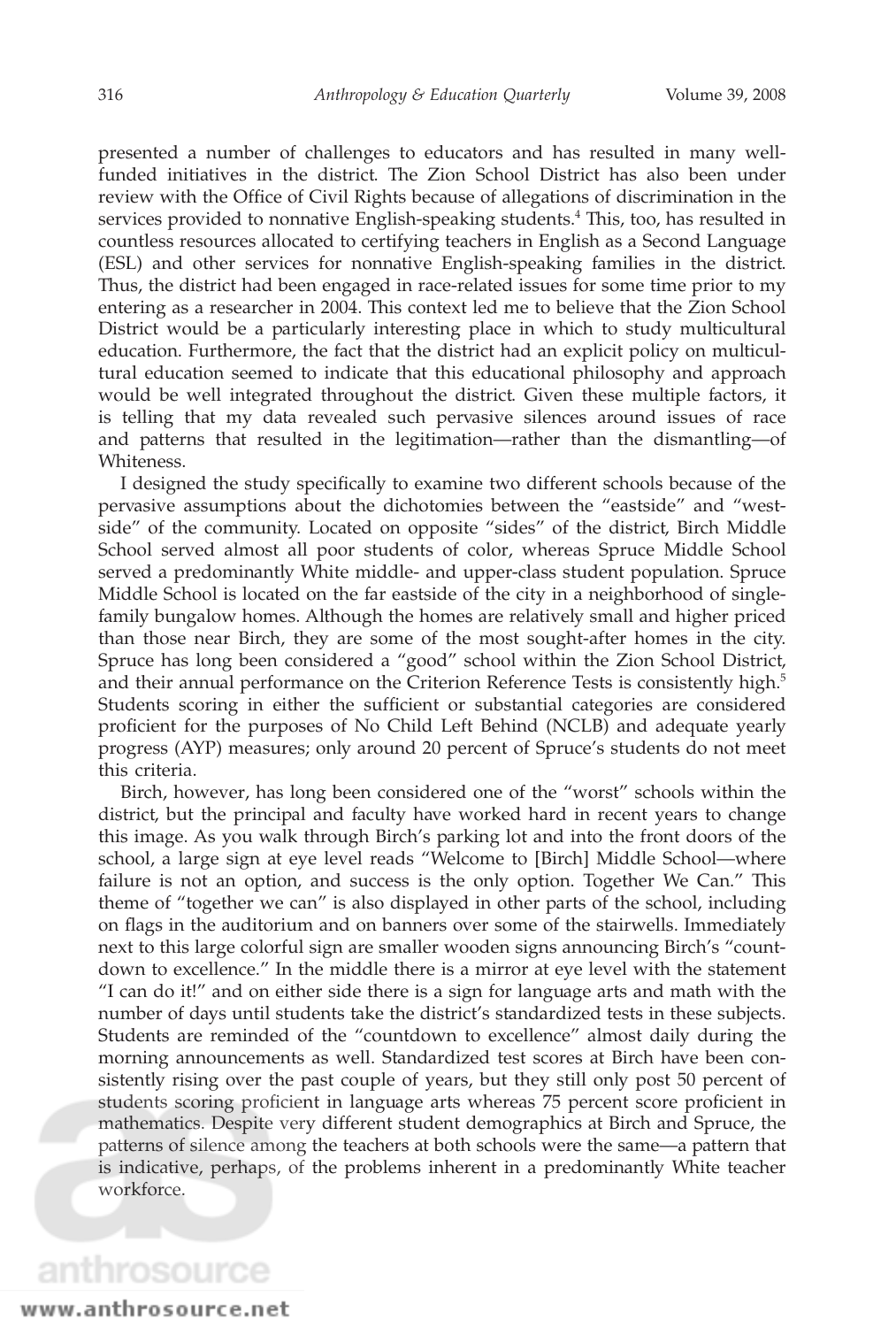### **Researcher Positionality and Ethnographic Tensions**

As in all studies, my positionality and identities certainly played a role in how I was perceived, how people interacted with me, what they said to me, and what they did not say or do (Emerson et al. 1995; Weis and Fine 2000). As a White person conducting research with predominantly White teachers, however, my racial identity was often taken for granted and not questioned. In this sense, my Whiteness was an asset because White teachers and administrators seemed to assume a sort of compatibility with me and assumed that I would have similar beliefs about race as them. I am sure that a number of teachers felt comfortable saying certain things to me because of our shared White identity. Acutely aware of how I was likely being perceived by most of the White teachers with whom I worked caused me some discomfort, however. I often wondered if I was being dishonest or unethical by not making my beliefs about race and racism explicit to them. Doing this would have likely caused tension in a number of the relationships I formed with teachers and, in the end, I opted to not offer my perspectives about race but also to be honest if I was asked. Perhaps unsurprisingly, I was rarely asked about my thoughts on issues of race and racism. A district administrator of color told me early in the study that I would need to learn how to "maneuver the system and stay under the radar" because she believed that many people in the district were staunchly resistant to talking about "diversity" and hearing that they might be part of the problem. This advice shaped my approach to the entire study.

The biggest struggle for me in this project has been finding the right voice with which to talk about what I observed in the Zion School District. There are many things about which to be critical, but having formed relationships with the participants and generally believing that they are "nice people" makes being critical somewhat more difficult. I worry that my analysis here will be read as saying they are "bad people." This is not my intention and, in fact, most of the educators in this study were caring and wanted all of their students to learn and be successful. Much of what I observed, however, reflects the larger society in which we live and in most instances, my critiques should be read as being critical of that system and those structures, rather than of the individual teachers. In other words, my goal is to illustrate how systems of power and structures of privilege and oppression are played out at the local level. However, there is certainly some measure of critique of individual teachers because we all need to recognize the role we play in creating and sustaining oppressive systems. Unfortunately, the line between these two places is quite thin, and I have struggled to both locate that line and keep my analysis within reach of it.

### **Some Theoretical Constructs from Which to Draw: Silence, Colormuteness, and Whiteness**

In analyzing the data I collected in the Zion School District, three theoretical constructs have been particularly helpful. I draw on literatures about silence, colormuteness, and Whiteness because they help make sense of the empirical patterns I observed and because they complement one another theoretically. In what follows, I give a brief overview of each of these three concepts. After this theoretical discussion, I share data that highlight how patterns of silence and colormuteness are present in the Zion School District, and I illuminate how it is that those patterns result in the legitimation of Whiteness. I conclude by describing some counterexamples to the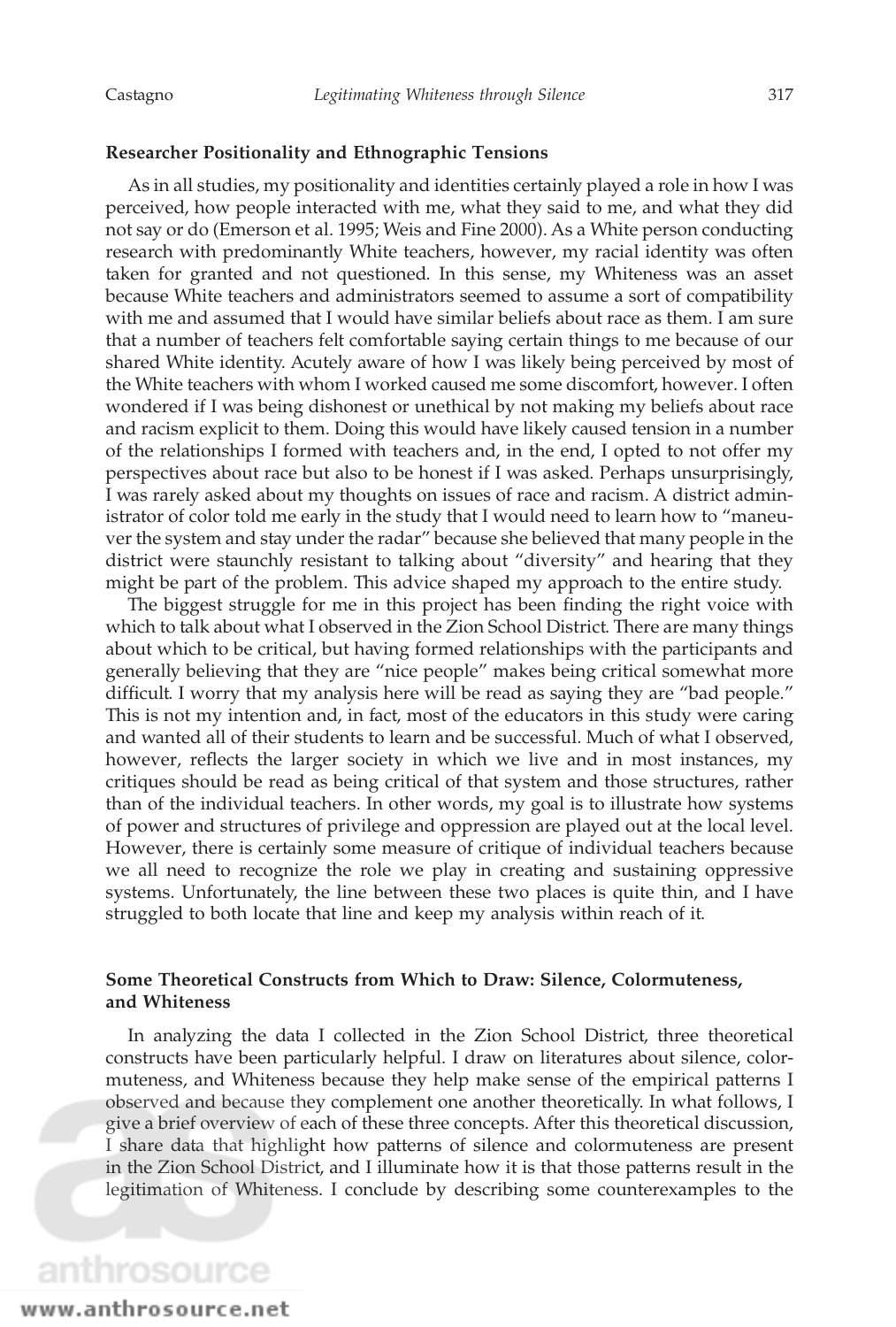patterns I observed as well as discussing the implications of this work for our understandings of silence, race, and Whiteness in schools.

### *Silence and Silencing*

My data illustrate patterns of both silence and silencing on the part of educators. The difference lies in the fact that whereas silence is an absence, silencing is an act done to someone else (in this case, students). There exists a fair amount of scholarship on the notion of "silencing" in schools. As Fine notes, silencing refers to

the formal and informal ways schools control who can speak, what can and cannot be spoken, and whose discourse must be controlled (Cummins 1986). Inside public schools, particularly low-income public schools, there persists a systematic commitment to not name those aspects of social life or of schooling that activate social anxieties (Brodkey 1987). With important exceptions, school-based silencing precludes official conversation about controversy, inequity, and critique (Fine 1987). [Fine 1991:33]

In her study of students who had both dropped out and been pushed out of school, Fine found that the silencing of these students was not simply erratic but a patterned response in schools.

What became apparent was a structural fear of naming. Naming involves those practices that facilitate critical conversation about social and economic arrangements, particularly about inequitable distributions of power and resources by which these students and their kin suffer disproportionately. The practices of administration, the relationships between school and community, and the forms of pedagogy and curriculum applied were all scarred by the fear of naming, provoking the move to silence. (Fine 1991:34)

It becomes clear, then, that although I distinguish between silence and silencing, they are intimately related. Often, silence on the part of teachers leads to the silencing of students and the formation of a norm of silence around certain topics. Additionally, however, students can also be silenced through teachers' talk. Both of these possibilities are highlighted in this article. In opposition to the notion of being silenced is the notion of "voice." Numerous scholars have written about voice and, in general, it refers to having the power to name the world around you and "the ability to construct, articulate, and therefore shape one's experience as it is presented to others" (Quiroz 2001:328). Importantly, however, for voice to be powerful, it must be heard and not simply spoken (Ruiz 1997). It is apparent throughout this article that even when students attempt to voice ideas about race, they are either not heard or reprimanded to silence.

#### *Colormuteness*

Another way to think about these silences and silencing acts is through the notion of being "colormute." Pollock (2004) writes about educators being "actively colormute" through the "purposeful silencing of race words." By examining race talk in one public school in California, Pollock argues that educators ascribe to an ideology of colormuteness in public settings, but that they are more than willing to name and talk about race in private settings and when it is possible to displace blame away from themselves and toward other individuals or groups. She notes: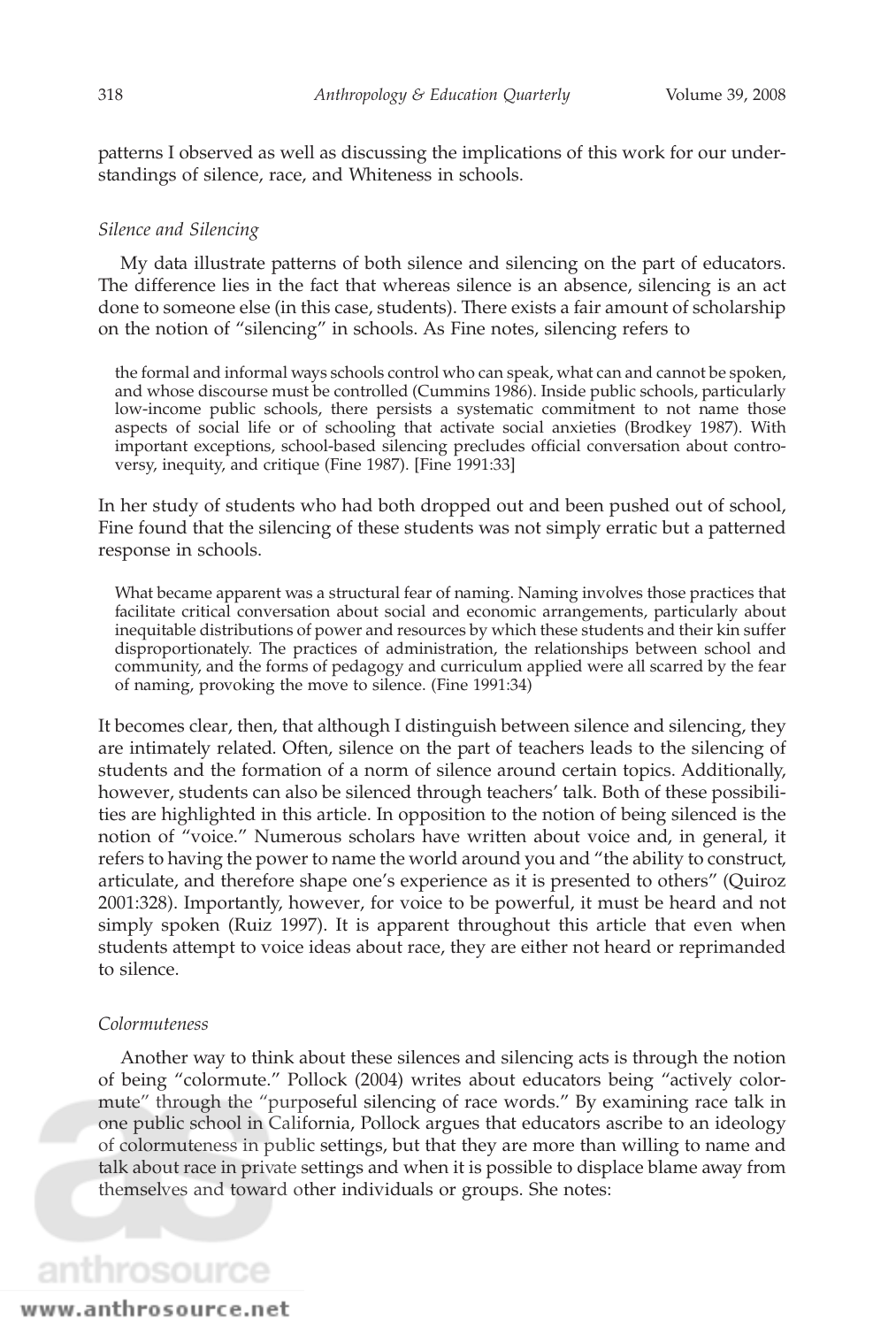*Race talk matters.* All Americans, every day, *are* reinforcing racial distinctions and racialized thinking by using race labels; but we are also reinforcing racial inequality by refusing to use them. By using race words carelessly and particularly by *deleting* race words, I am convinced, both policymakers and laypeople in America help reproduce the very racial inequalities that plague us. It is thus crucial that we learn to navigate together the American dilemmas of race talk and colormuteness rather than be at their mercy. [Pollock 2004:4, emphasis in original]

Johnson (2001) agrees and notes that most (White) people are "put off" by words such as *race, racism,* and even *White,* because they assume that the words are imbued with personal and individual blame and guilt. Rather than attaching meaning about structures and systems of oppression to such words, many educators attach individual action and feelings. As a result, the words become taboo. However, as Johnson argues, by dispensing of such important words, we are merely making it "impossible to talk about what's really going on and what it has to do with us" (Johnson 2001:2). He continues by writing, "When you name something, the word draws your attention to it, which makes you more likely to notice it as something significant. That's why most people have an immediate negative reaction to words like 'racism,' 'sexism,' or 'privilege' " (Johnson 2001:11). In their efforts to erase race, educators necessarily imply that race does, in fact, matter because acknowledging it is something to be avoided (Crenshaw 1995; Lewis 2003). A similar argument can be made of colormuteness—that is, by deleting race words, we actually make them matter more (Pollock 2004). As I illustrate below, I witnessed similar patterns as Pollock has around educators' colormuteness.

### *Whiteness*

Where my discussion extends the literature is by highlighting how educators' silences around race result in the legitimation of Whiteness. Explanations and definitions of Whiteness abound among scholars. "Even though no one at this point really knows exactly what whiteness is, most observers agree that it is intimately involved with issues of power and power differences between white and nonwhite people" (Kincheloe and Steinberg 1998:4). Although there is some agreement among scholars as to how Whiteness is performed and how it affects the material realities of daily life, there are differential emphases placed on whether Whiteness is an identity, a performance, a set of beliefs, a structure, or nothing at all. I draw on a number of scholars to make sense of Whiteness, but I center Dyson's explanation of Whiteness as an identity, an ideology, and an institution (Chennault 1998; Dyson 1996). As an identity, Whiteness refers to the "self-understanding, social practices, and group beliefs that articulate Whiteness in relationship to American race"; as an ideology, Whiteness references the "systematic reproduction of conceptions of whiteness as domination"; and as an institution, Dyson explains that "from the home to the school, from the government to the church—[various institutions] compose the intellectual and ideological tablet upon which have been inscribed the meanings of American destiny" (Chennault 1998:300–302).

In this article, I am not concerned with Whiteness as an identity. People, including myself, are racially marked (and in some contexts unmarked) as White, and although much good work has been done to uncover the meanings of Whiteness as an identity (see, e.g., Perry 2002), that has not been my project. When I speak of Whiteness here, I mean to reference the ideological and institutional aspects of Whiteness.

# anthrosource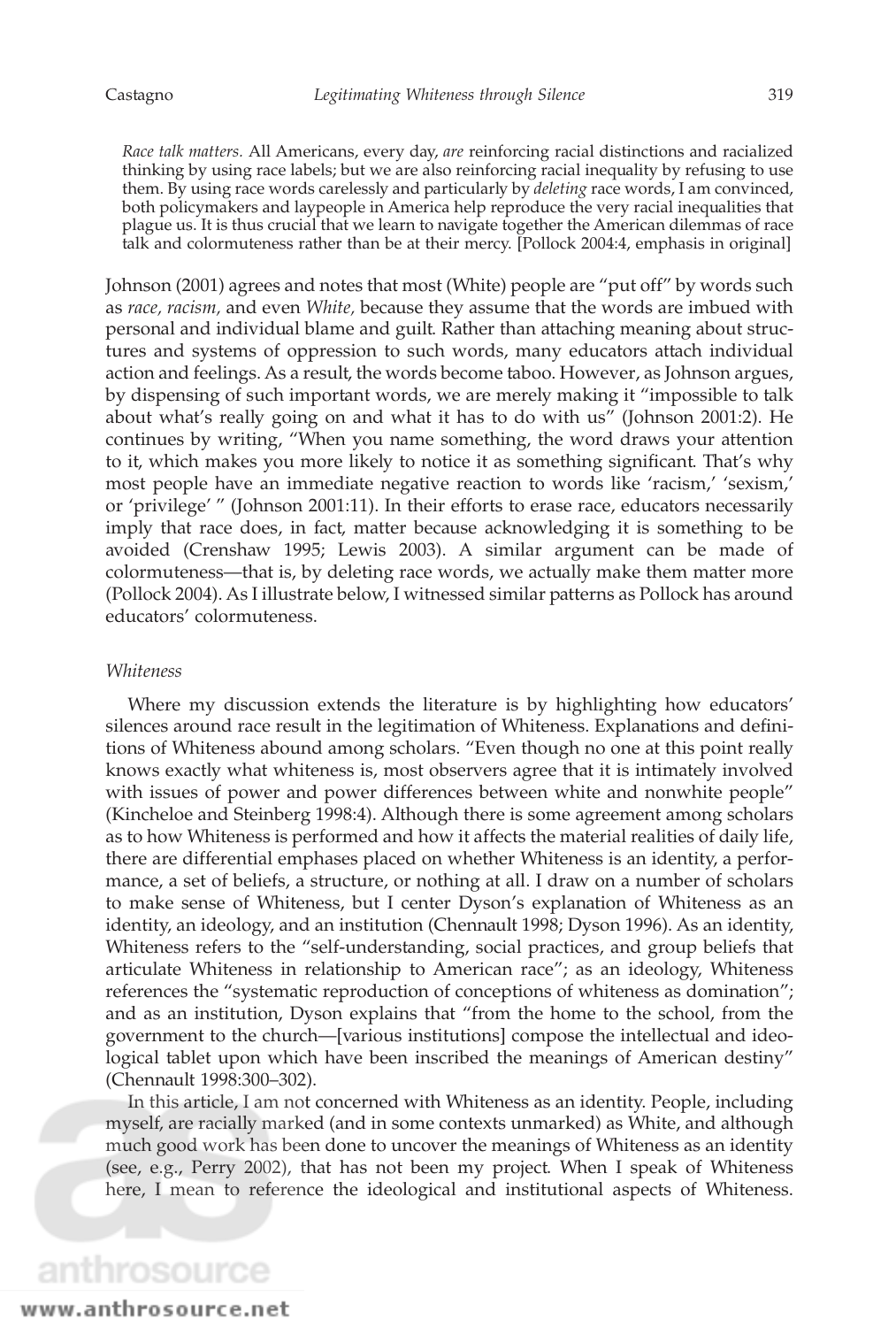Importantly, Whiteness serves as a "pervasive ideology justifying dominance of one group over others" (Maher and Tetreault 1998:139). The ideology of Whiteness also serves as "a form of social amnesia" that allows White people to forget or ignore how we are implicated in the maintenance of systems of privilege and oppression (McLaren 1998). This function of Whiteness as ideology is illustrated throughout this article. As a system of ideologies and material effects (privilege and oppression), Whiteness is also a well-entrenched structure that is manifested in and gives shape to institutions. It has thus become a norm against which others are judged but also a powerful, if sometimes unconscious, justification for the status quo. As a location of structural advantage, Whiteness serves as "a discursive regime that enables real effects to take place" (McLaren 1998:67). Fine highlights an important aspect of Whiteness as an institution; she notes, "whiteness was produced through the exclusion and denial of opportunity to people of color.... Institutional leadership and seemingly race-neutral policies/practices work to insure white privilege" (Fine 1997:60). Thus, in examining and illustrating the structural and systemic nature of Whiteness, it is important to highlight the exclusion and oppression it produces, reproduces, and maintains for racialized people. Some of the characteristics of Whiteness that I illustrate in this article include the ignoring of race and racism, the embracing and rationalizing of meritocracy, the denying of institutional oppression, and the protecting of and investing in privilege.

### **Colormute: Silences around Race**

In what follows, I examine how colormuteness operated in the Zion School District in four distinct ways: first, through the use of language that is coded for racial meaning; second, through the explicit ignoring of students' race talk; third, through the active silencing of students around issues of race; and fourth, through discursive patterns that conflate culture with race, equality with equity, and difference with deficit. Importantly, the silence around race is part of teacher practice, but it is not a silence among most students. Because many students are keenly aware of race and racism, when teachers are silent on the topic, they end up silencing students as well.

Some may read what follows as a monolithic representation of teachers that is too tidy to be a realistic portrayal. As ethnographers, we are trained to look for contradictions, anomalies, and counterexamples to the patterns we observe, and we believe that a failure to provide such data is likely indicative of a weak ethnography because humans and social life are nothing if not complex. I, too, ascribe to this position in general, and although my larger ethnography (Castagno 2006) includes a number of contradicting examples around some of the coded themes, this was not the case with the pattern of colormuteness in my data. In fact, I had over 35 distinct examples of teachers' silence or silencing of race within their classrooms and fewer than five examples to the contrary. What may be read as a flat representation is actually, I believe, a telling story about how beautifully (if we want to call it that) woven the many strands of Whiteness are. It is, unfortunately, quite simple. The complexity lies not so much in the ways White teachers silence race to legitimate Whiteness but rather in the implications for both students and society as a whole.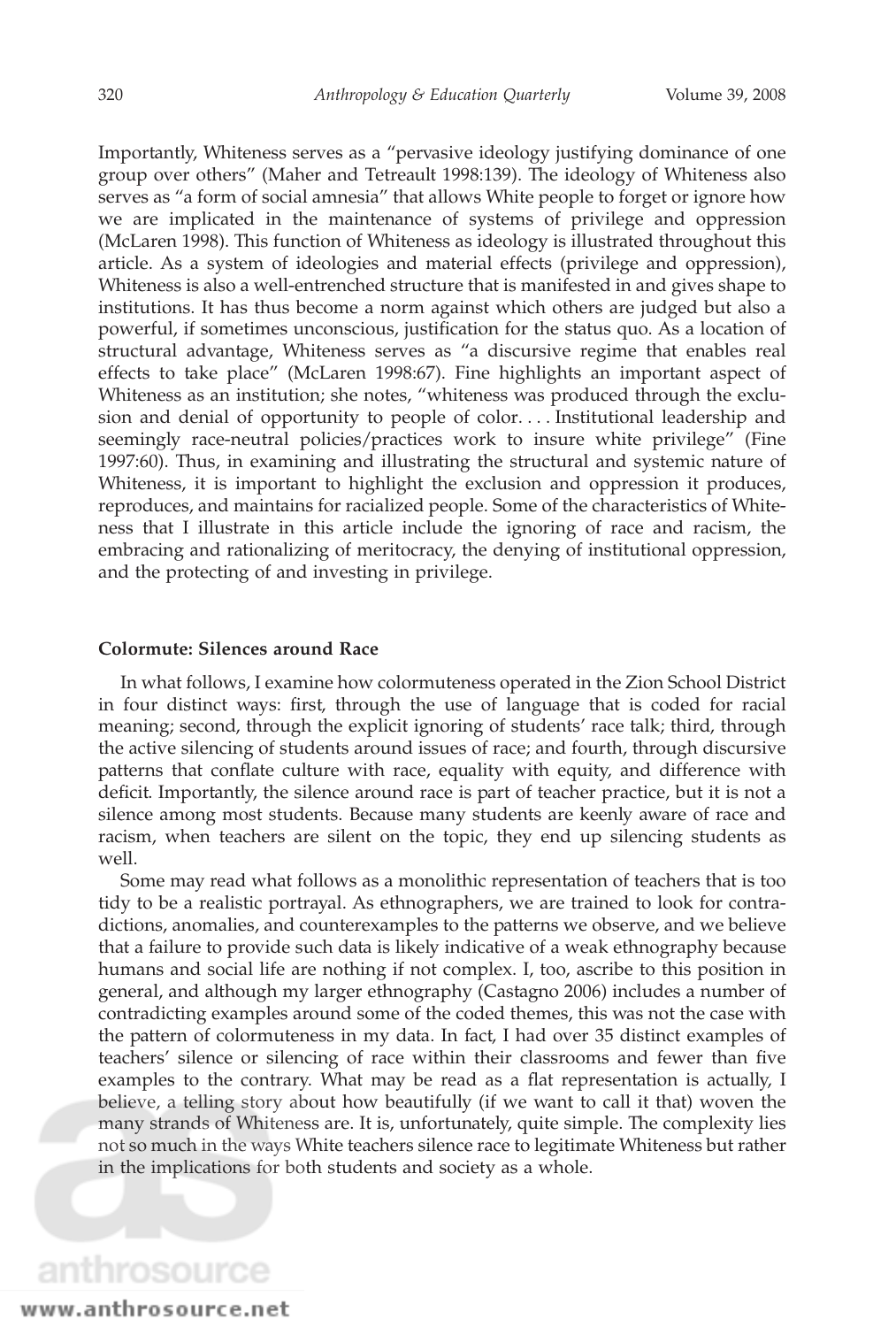### *Racially Coded Language*

It is significant that very few of the educators in this study explicitly referred to race in their discussions and descriptions of students. Although both schools served a racially diverse student body and displayed racialized patterns in tracking and achievement levels, teachers very rarely named these facts. At Spruce, language and ESL were particularly effective code words for race because almost all students of color at this school were classified as English-language learners (ELL) and enrolled in ESL courses. Thus, by talking about "language minority" students, Spruce educators could talk about and around race in ways that were perceived to be safer and less threatening. Like language, refugee status also served as a less dangerous way for educators to talk about race. At Birch, refugee status was intimately tied to race in complicated ways. Although students of color made up the overwhelming majority of students at Birch, they were primarily Latino and Pacific Islander.<sup>6</sup> Very few Black students attended Birch, and those who did were almost all Somali Bantu refugees. There were a smaller number of refugee students from other African countries, but I knew of only two Black students at Birch who were not refugees. Refugee status at Birch, then, was not only associated with race in general but more specifically with being Black.

At the central office level within the district, language, poverty, and refugee status all served as signifiers of race, and all of these constructs were implicated in discourse around "eastside" and "westside" schools and students. Importantly, these "eastside" and "westside" constructs "serve as shorthand for race- and class-based distinctions. They index an understood knowledge base of spatial, historical, and ontological properties that are partly produced within... schools. As a result, they obscure the basis of their definition, allowing those who invoke them to denote meanings about race and class without explicitly naming them" (Buendia et al. 2004:835). In other words, although eastside and westside constructs are defined in relation to race and social class, the usefulness of the labels lies in our ability to implicitly reference race and social class without ever explicitly naming them. These code words are equally as pervasive in the local media and popular discourse as they are among educators in this study. It is important to remember, then, that in their use of racially coded language, educators are acting in ways consistent with the patterns present outside of schools. Equally important is the way in which district-level policies contribute to the tendency to avoid race-based language. The Zion School District allocates significant financial and human resources to "alternative language services" and "refugee services," thus contributing to the dominant discourse in which these are the acceptable and commonly understood categories about which to describe students. Again, although issues related to language and refugee status are certainly important, my point here is that race is also important in the ways it shapes students' schooling experiences. Despite its importance, race is consistently obscured through racially coded language.

Some readers may question whether these labels (i.e., regarding language, poverty, and refugee status) actually signify race. Although I did not explicitly ask participants in this study if their use of this language was tied to racialized understandings of their students, we cannot ignore the fact that all of these categories of identity are identifying students who are also students of color. Almost exclusively, in fact, students who come from low-income homes, live on the westside, speak a language other than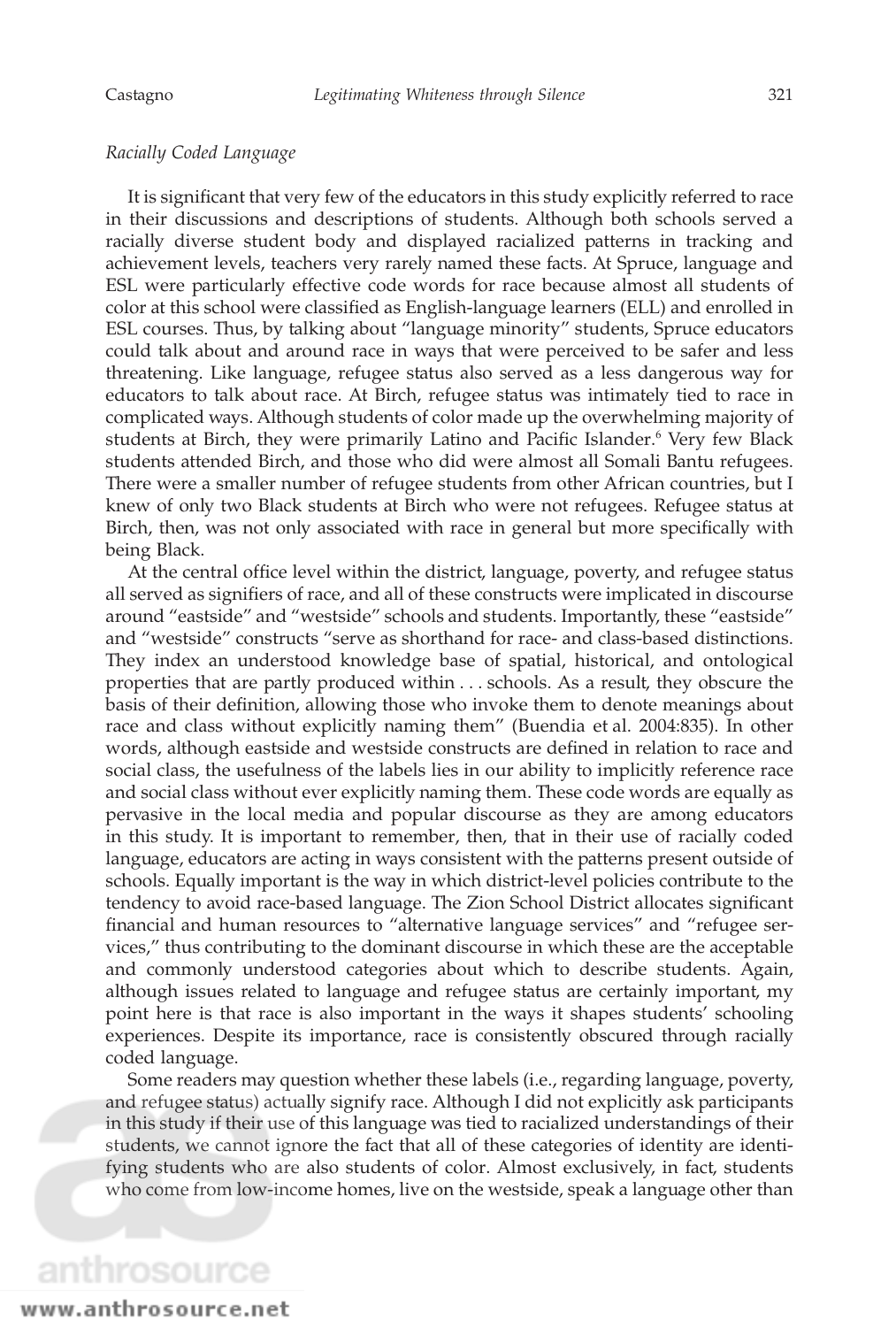English, and are recently arrived refugees in this community are racialized students. It is striking that educators (and, indeed, the larger public) are more likely to identify students by these other signifiers than by their racial signifiers. Thus, although race always matters and racism is pervasive, we have operationalized a number of "code words" that enable us to talk about race while never actually naming race (Delgado and Stefancic 2001; Ladson-Billings and Tate 1995; Solórzano and Villalpando 1998; Tate 1997; Villenas and Deyhle 1999). Use of such racially coded language is problematic for at least two reasons: first, it hides the reproductive practices in which schools engage related to race and inequity; and second, it allows educators to believe that they are not differentiating education based on deficit models of students' racial identity but rather delivering an education that is appropriate to what "eastside" and "westside" students need (Buendia et al. 2004). It is clear, however, that although race was never named, educators' understandings of their students were still very much tied to ideas about race.

The tension, then, becomes how to view students as diverse individuals while at the same time protecting oneself from being perceived as racist, discriminatory, or unprofessional. Within schools, this tension is further shaped by things like policies, professional developments, and the language that surrounds us. Teachers' racially coded language is a strategy for navigating this tension in a way that seems to be win–win. But racially coded language allows racist views to be expressed without seeming to be racist (Bush 2004). This is important because one of the ways Whiteness operates is by concealing the power, privilege, and oppression that it perpetuates. Thus, by perpetuating racist beliefs through seemingly nonracist, neutral, and "common sense" language, Whiteness is engaged and reproduced. Through the ignoring of race and power within schools, educators contribute to the hegemony of deficit thinking and meritocracy. These two ideologies are necessary for the rationalization of the status quo and business-as-usual schooling practices. Racially coded language is, therefore, one important way in which Whiteness is both operationalized and legitimated within the Zion School District.

### *Teacher Silence*

Much like educators' talk about their students was often coded for racial meaning and thus reflected a desire for safety and comfort, their responses to race talk among students also reflected a similar desire to maintain the legitimacy of the status quo. As the following examples illustrate, teacher silence in the face of student race talk served to support and possibly perpetuate racist beliefs and actions.

At Spruce, the predominantly White, middle- and upper-class school, most race talk and racist behavior from students went without response from teachers. One instance occurred while a small group of students were reenacting scenes from WWII in front of their social studies class; first they battled against Germans and repeatedly yelled, "Die, you Krauts!" and later they were Japanese military personnel and proceeded to have a "conversation" using very high-pitched noises that mimicked a stereotypical sounding Asian language while using their fingers to pull the skin around their eyes out and downward slanting. The students in the audience found this all very funny, and the teacher also laughed a bit and described the skit as "good" and "entertaining." By laughing and calling such a clear exhibit of racism "entertaining," the teacher reinforced the idea that these types of displays are acceptable and

## anthrosource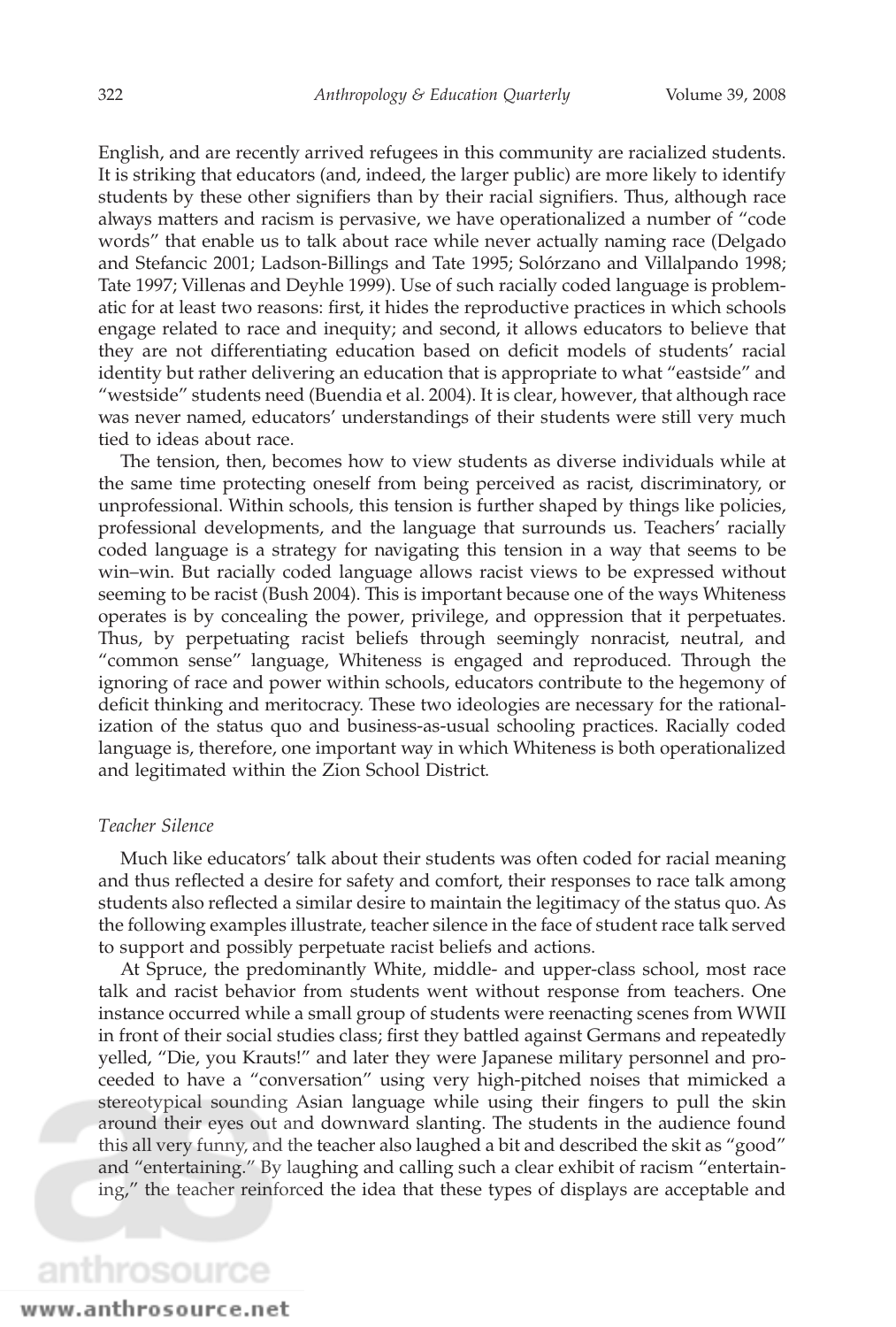that some (White) people's entertainment can come at the expense of others' identities. Rather than learn accurate and important history about the internment of Japanese Americans in their own backyards, these students instead left that particular class with the same stereotypical and racist assumptions about Japanese involvement in WWII as when they entered.

A similar example occurred when a teacher was doing a lesson on some of the American Indian tribes in Utah. The teacher talked about various "artifacts" that have been found around the state that archeologists and historians have used to piece together stories about both "prehistoric" and "historic" tribal groups. One student asked jokingly if they have "found a lot of Utah Ute flags" (the local university's mascot is the Ute) and then a group of White boys started pretending to be "prehistoric basketball players" by making cavemanlike grunting noises and moving their bodies in awkwardly violent ways. Later in the lesson when the teacher explained that the Utes were a "powerful" group and asked what "advantages" they may have had over other groups, one of these same boys answered "the first rounded rock" and motioned like he was throwing something with both hands from above his head while making a high-pitched shrieking noise. I interpreted these student behaviors as imitating and thus reinscribing the traditional savage and uncivilized images of Indigenous peoples, so it is striking that the teacher failed to intervene, question the assumptions that were being made, or provide more accurate information. The teacher's silence in this instance served not only to condone the behavior but also to miseducate students about Indigenous histories and peoples. When teachers do not interrupt students' racist behavior, they let an important opportunity pass and contribute to the perpetuation of racism. Rather than taken up as vehicles through which to disrupt the status quo, these instances were left as moments of entertainment for the class. The parallels with the racism involved in using ethnic groups as school mascots, as in the Ute mascot of the state's flagship university fewer than five miles down the road, cannot be overlooked. In both this classroom occurrence and the case of such mascots, the connections between individual's everyday practices and larger structural issues are clear: White privilege and dominance are left intact when these narratives of Indigenous peoples and tribal communities are passed on.

Another opportunity was passed in a language arts class. One morning after an announcement about a MESA field trip to a local amusement park, $7$  a White boy from a very affluent family complained, "you know what bugs me about that—you have to be of ethnicality [*sic*] to go to that," and he explained that when he asked the MESA teacher if he could be in the group, "he told me no, flat out." The teacher (and indeed the entire class) looked at the student as he said this but nothing was said in response—in this case, a student presented an opportunity to discuss issues of equity and why a program might exist that targets students of color but again, the teacher's silence instead seemed to imply agreement with the assumptions the student made. As a result, this class of predominantly White students was taught that minoritized groups receive privileges and special programs that are "unfairly" kept from White students. Again, Whiteness is operationalized through the messages that are sent about what is fair, equal, and equitable.

An extremely common phrase I heard among the male ELL students at Spruce was "just because I'm Brown" and less often "just because I'm Black." This was generally used as a response to these students' disciplining by their ESL teachers. One day after a boy was told, "Pull your pants up, and your belt shouldn't be hanging down," he

## anthrosource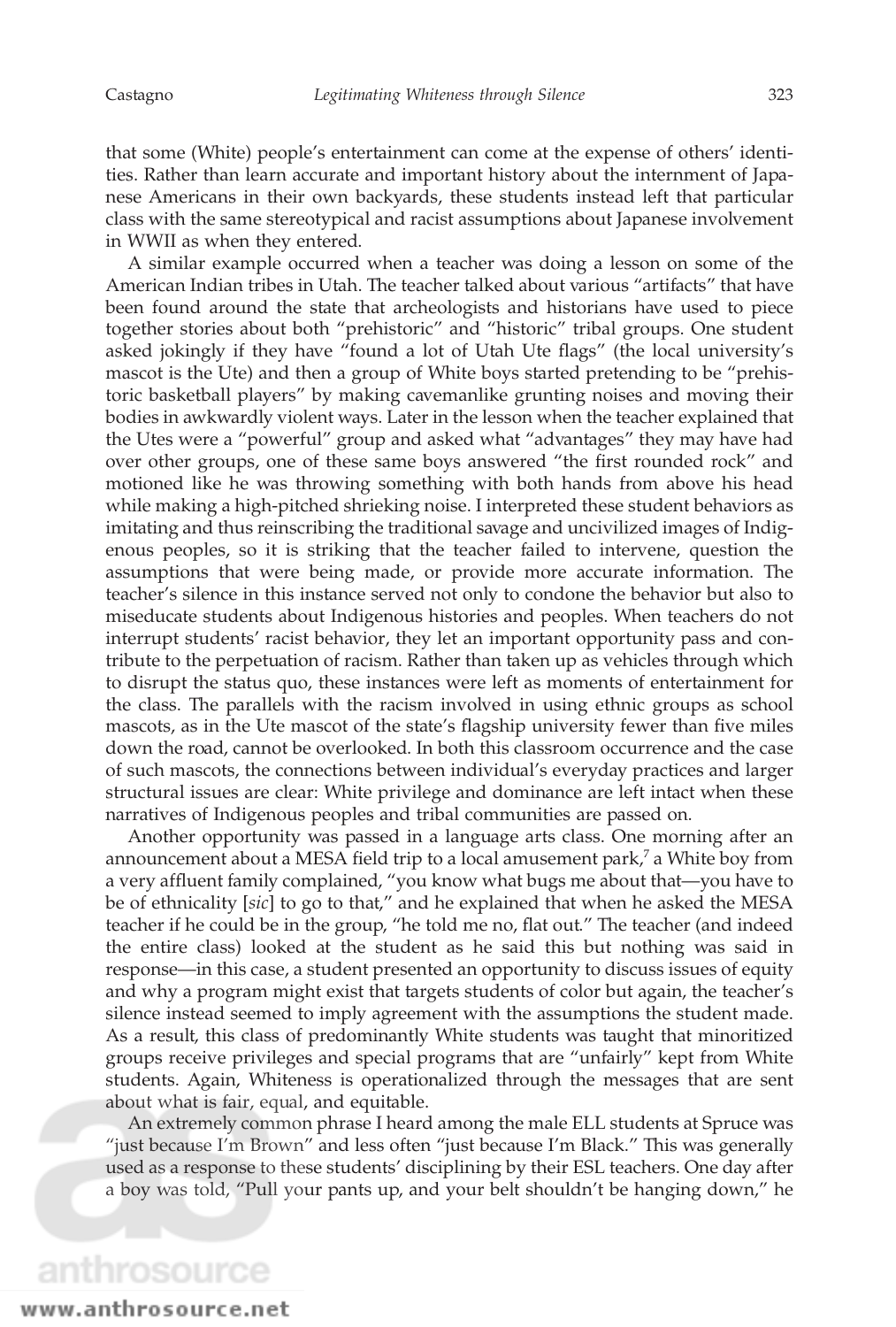made the requested arrangements to his clothes while saying under his breath, "Just because I'm Black, man." In another instance, after a teacher started writing up a disciplinary referral for what she felt was excessive talking and failure to follow directions, another boy said, "Man, just 'cause I'm Brown." These Latino boys often equated their racialized identities with negative treatment by teachers such that if they had been White, they might not have been disciplined in the same manner or as frequently. I heard at least one of these "just because I'm Brown" comments from this particular group of boys every day that I was at Spruce and most of the time, the teachers never responded.

Teacher silence in response to students' race talk is another important mechanism for legitimating Whiteness in schools. Much like the effect of racially coded language, teacher silence around issues of race sends the message that race and racism are either nonexistent—figments, perhaps, of students' imaginations—or unnecessary topics of thought and conversation—something students use to try to divert attention or stir up controversy. Both of these possibilities are likely informing teachers' silence. Allegiance to colorblindness, equality, and meritocracy means that race can't possibly matter—if race and racism existed and held some significance in students' lives, then either our schools are not really colorblind, equal, and meritocratic, or teachers aren't. Further, the very topics of race and racism have historically been at the center of arguments, violence, and protest—all of which most teachers believe have no place in the classroom. Educators have very few models of how such conversations might look different, so why would we expect anything different from teachers who are already working hard to ensure that their students learn, behave appropriately, and pass standardized exams? But through this consistent denial of the systemic inequities, privileges, and oppressions associated with race, Whiteness is maintained. Students are being schooled in both the ideological and institutional aspects of Whiteness even when teachers don't say a word.

#### *Silencing Students*

When race talk wasn't met with silence on the part of teachers, it was usually met with a very shallow response from teachers requesting student silence. When the Spruce teachers did respond to the previously mentioned "just because I'm Brown" comments, it was with statements such as, "What'd I say about that comment," "I don't want to hear it again," "Don't say that," and "That'll get you in [detention]." I never once observed an honest conversation between the students and teachers about what motivated the race talk, what it meant, or why the teachers thought it was problematic. Teachers were clearly bothered by these comments and were uncomfortable with the implication that they were racist, but rather than address these concerns and the concerns of the students in a forthright way, they simply exerted their teacher authority and White privilege by silencing the comments and pretending that they had no meaning.

Another example involved mainstream, regular track students and illustrates clearly how students are interested in and constructing ideas about race and how uncomfortable teachers are with race talk in their classrooms. This incident occurred in a world languages class when a student's mother, who was White, came to speak with the class in the language they were learning. After she introduced herself in the language, the students were instructed to ask her questions in the language. One boy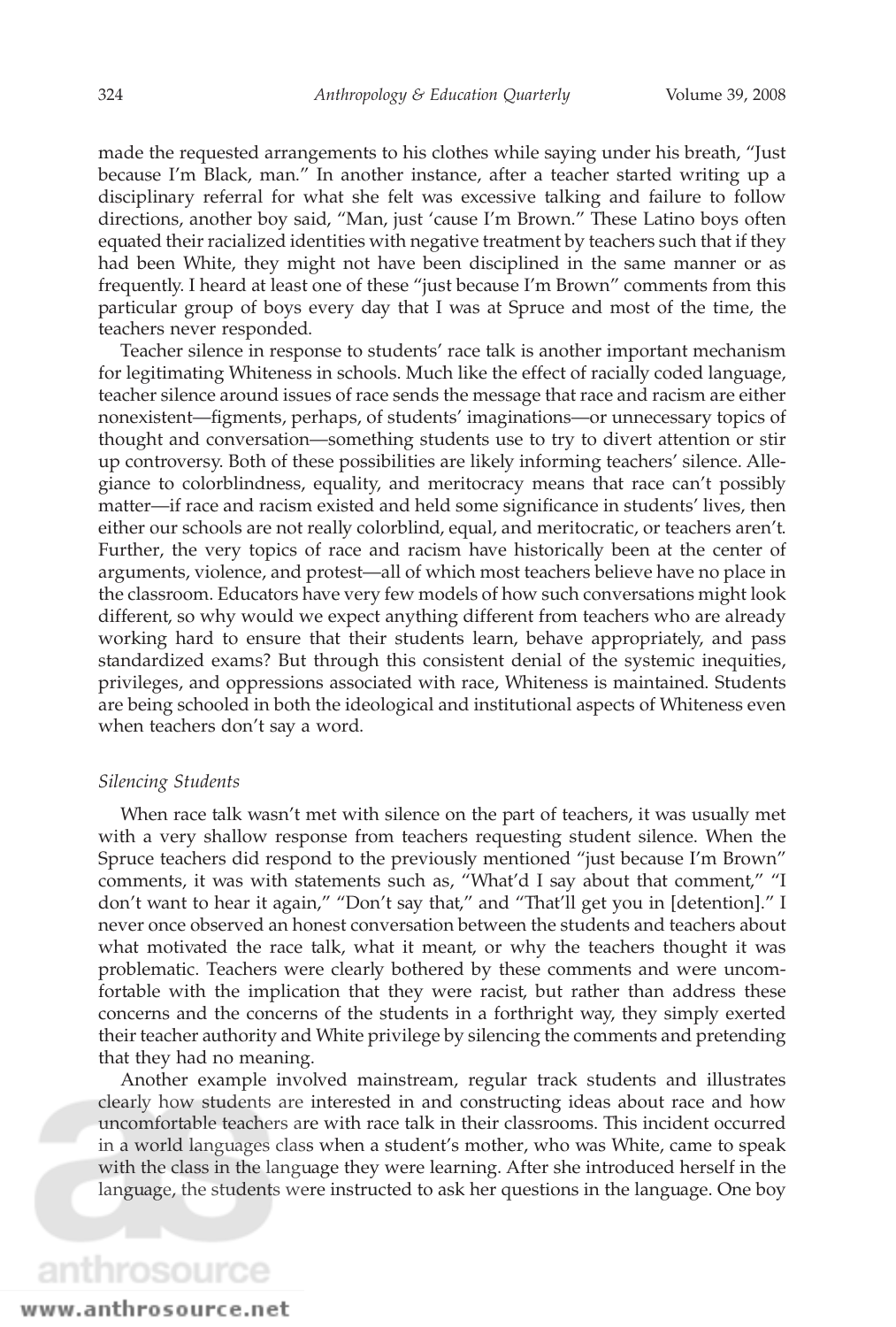asked what translated into "What is your color?" and the woman answered "Black" because she assumed he actually meant "What is your favorite color?" The student was not satisfied with this answer so he asked the same question again and when the woman gave the same answer, he said in English, "You're Black?" The mother then said in English, "Oh, you're asking me my nationality? . . . You don't ask that. . . . It is not appropriate." The student asked why it was not appropriate and the mother gave a nervous giggle, looked at the teacher, and simply said again that it wasn't appropriate. She left shortly after this conversation, and the teacher was clearly upset with what had transpired. She reminded the students that they had "been in school for 165 days" and that they had "learned at least 100 questions." She explained that "one of the most cruel things you can do in [this particular European country] . . . is ask anyone what their race or ethnicity is"; she then asked, "Is it polite here?" A number of students answered yes, to which the teacher retorted, "No, it's not!" The boy who originally asked the question noted that "they do it on the CRT test,"8 and a number of other students asked the teacher why she didn't think it was okay to ask. The teacher simply said that it wasn't appropriate "in public" and "in front of everyone." She also said that the mother "was being kind" in her answer and that "in America it's not polite and in [this European country] it's worse." She added, "If someone came up to you and asked you about religion or ethnicity or race, it's just not polite."

As in the previous examples, here the teacher was actively telling students to be colormute and to avoid such conversations. The assumptions being made are that talking about race makes one racist and that not talking about race makes it go away. As Pollock (2004) argues, however, not talking about race can make race matter even more and can be just as racist as talking about it—sometimes it can be even more damaging. The original student finally seemed to buy in to the teacher's position and said, "Oh, I get it, because you might get made fun of?" The teacher said yes and seemed relieved to end the conversation with the last words: "It really doesn't matter because we're all humans." As the students were leaving the room, the teacher looked at me with wide eyes and put her hands to her cheeks in disbelief or possibly embarrassment. This veteran teacher was clearly flustered in the face of students' race talk, and her belief that such talk is "impolite" highlights what may be a critical motivating factor behind many teachers' silence and silencing of race. Educators are expected to school children in the social etiquette of the dominant culture, which includes knowing what and when to raise particular issues. Once again, students were taught that silence is the expectation around issues of race, and that one is "impolite" and "not nice" if they speak what is considered the unspeakable.

Similar examples of teachers demanding student silence on issues of race occurred at Birch. But here, where students of color were the significant majority in the school, students' race talk was generally far more productive and less often racist than at Spruce. For example, on most of the days I observed an art class at Birch, the students talked among themselves while they worked on their projects. On one particular day the conversation topic was race and racial labels. A Pacific Islander boy asked about the word "Spicket" and a Latino boy replied, "It's about your race." Another Latino boy related it to the word "Tonganos," and the Pacific Islander boy said to the Latino boys, "Your people say it in negative ways like 'stupid Tonganos.' " One of the Latino boys said that that wasn't true and another countered that "some do." At this point, the teacher interrupted the conversation and said, "Stop talking about race and ethnicity because it's making you upset" and "I want this to be a nice environment

anthrosource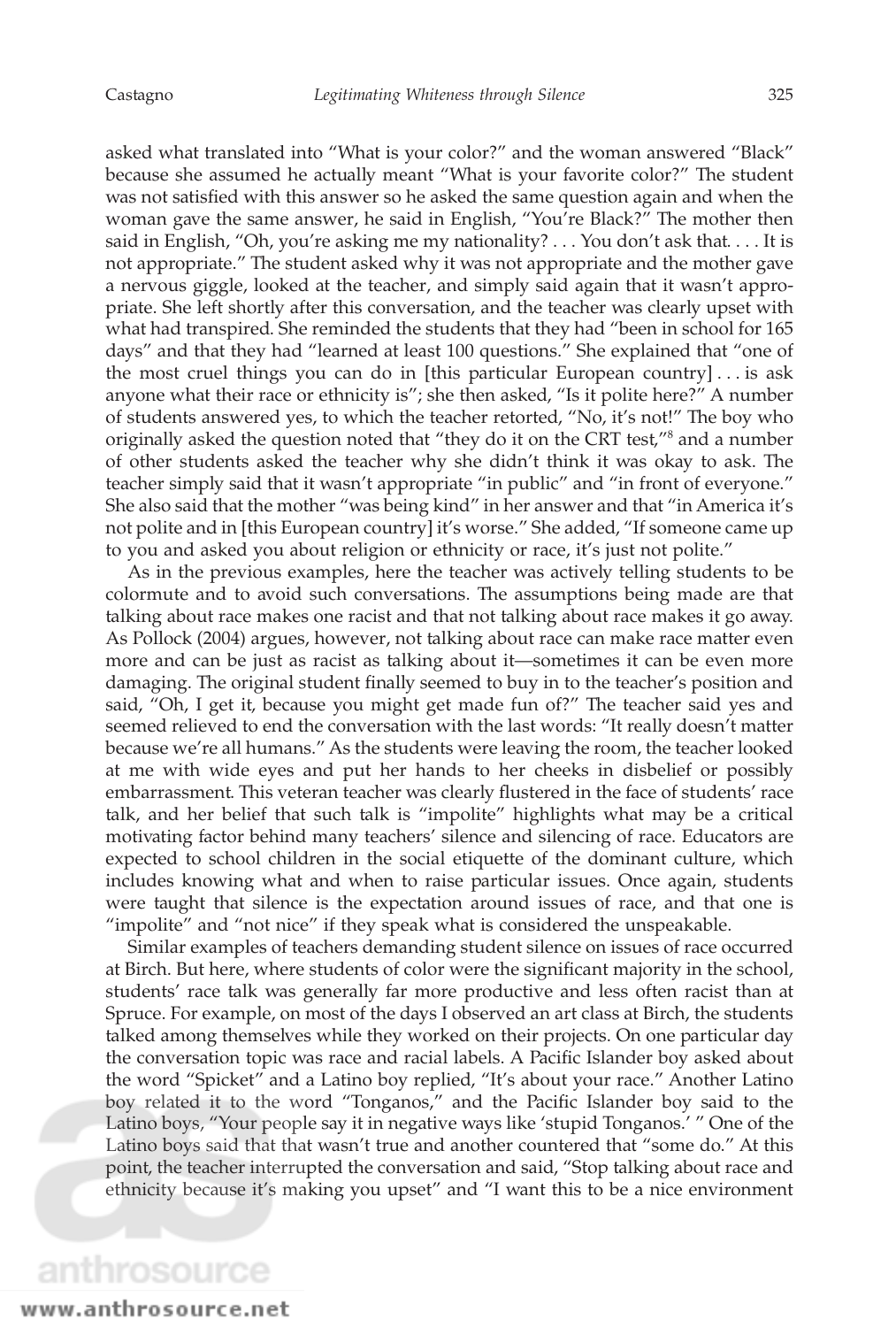where everyone feels welcomed." From my vantage point, I did not sense that the students were getting upset; it seemed to me like they were having a productive conversation about race and language. The students continued the conversation a bit more quietly, and the teacher again interrupted by exclaiming, "Stop!" The boys explained, "We're just talking and playing around," and the teacher responded, "but other people can hear it and may get offended." The students switched to other conversations, and the teacher continued to walk around the room checking on the students' work. Unfortunately, as Tatum notes, "Children who have been silenced often enough learn not to talk about race publicly. Their questions don't go away, they just go unasked" (1997:36). Thus, by silencing students' potentially productive race talk, teachers not only fail to answer student inquiries but also contribute to the likelihood that students will not voice such inquiries in the future.

This, then, is another important way in which Whiteness is legitimated in schools. When teachers silence students' race talk and students learn to avoid such talk in the future, the likelihood of systemic change is greatly reduced. Without systemic change, achievement gaps persist, educational inequities continue, and patterned privilege and oppression has the same material effects as has been true for decades. In other words, Whiteness is reproduced and through its reproduction becomes more normal, accepted, expected, and rationalized. Although students' race talk could create opportunities for critiquing Whiteness, when it is silenced by teachers, it instead becomes another place for the legitimation of Whiteness.

### *Conflating Concepts in the Interest of Whiteness*

Alongside teachers' silences and silencing of race were discursive practices that further obscured the role of race and racism and, therefore, legitimated Whiteness. The teachers in my study regularly conflated culture with race (Akom 2006; Pierre 2004), equality with equity (Brayboy et al. 2007), and difference with deficit in their discussions of students, teaching, and education.<sup>9</sup> The conflation of these concepts further highlights how Whiteness works through nice people, including teachers who believe they are acting in the best interests of their students. Importantly, however, what is believed to be in students' best interests is too often in the interests of Whiteness.

Teachers obscured race, equity, and deficit beliefs by talking about students' "culture" and by describing "good teaching" as that which "appeals to different learning styles" and "incorporates different teaching styles." As one Birch teacher explained, "You make an effort to include all cultures." Teachers also talked about "equality" and described good teaching as offering the same thing to all students—as highlighted by a Spruce teacher who told me, "I just teach kids; I don't do anything differently based on the kids' cultures." Ms. Wendall, from Birch, provides a representative example: "I think that regardless of what culture or socioeconomic status or ethnicity they are, a teacher is always going to have to find ways to reach students that learn differently than others. I think regardless that is your goal, is to find what works for certain students." These very common appeals to culture and equality are yet another way Whiteness gets legitimated in schools by teachers who believe they are doing "what's best for the kids." Teachers' belief in the importance of "culture" often implied deficit thinking and an assumed superiority in their own "culture." This was particularly evident in the popularity of Ruby Payne's work and the extent to which

## anthrosource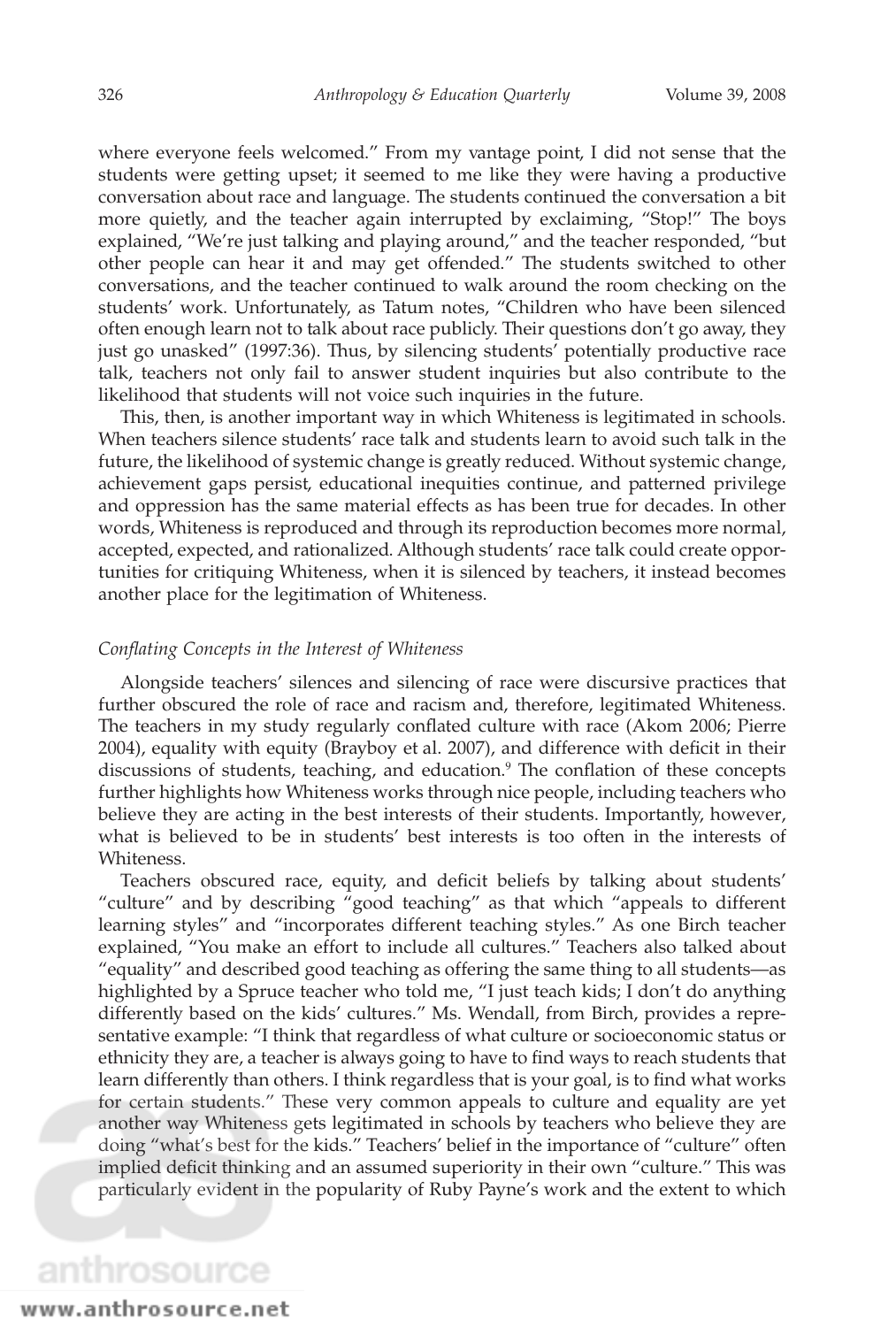teachers at both Birch and Spruce relied on Payne's model and described their own work as needing to "build the cognitive capacities" of children from low-income backgrounds. Mr. Mecha, for example, explained that he had recently "read and learned much more about how living in poverty affects students"; he noted that this information has "helped" him to let "things the students say go in one ear and out the other because they can say those things at home and that's related to their low-income backgrounds." In a similar conversation, another teacher commented that "there's the culture of poverty and that's a lot of what's going on here at [Birch]." Teachers' discourse centered around the "differences" between various groups of students (such as those from low-income families), but in describing such "differences," deficits were clearly implied. Although such discriminatory beliefs were never explicitly linked to race, they have racialized meanings. Because race is never explicitly engaged, these discursive practices represent another form of silence around race, thus perpetuating the system in which silence is the norm and Whiteness is held intact.

The conflating of these concepts represents acceptable and, in fact, encouraged ways for "good" teachers to engage race. Discursive appeals to culture, equality, and difference represent "a respectable cultural theory" (Foley 2008) for teachers to make sense of the achievement gaps they hear so much about and observe every day in their classrooms. As long as these are the ways educators think about students, identity, power, and inequity, Whiteness will continue to be engaged and, therefore, perpetuated and legitimated. Furthermore, it is precisely in the space of slippage between culture and race, equality and equity, and difference and deficit that Whiteness is reified. The slippage that occurs when we conflate these concepts is in many ways caused by liberal ideologies such as meritocracy, colorblindness, and multicultural education. Does this mean that liberal White teachers who have embraced such discourses and ideologies are truly unaware of the ways in which we perpetuate Whiteness, like the teachers in Marx's (2006) study? Does this mean that all we need to do is make teachers aware of their avoidance of race and they will see the subtle ways that they privilege Whiteness? Marx believes so, but I am less sure. Certainly we must try to transform the attitudes of White teachers, but we must also recognize how deeply engrained colormute attitudes and practices are. The ambivalence that results from the conflating of concepts is, in fact, part of the way Whiteness works and part of what makes it so difficult to undo.

### **Counterexamples and the (De)Legitimation of Whiteness**

I mentioned earlier that I experienced very few examples that did not fit within the colormute patterns I have described here. All of the counterexamples occurred in social studies classes at Birch Middle School, and almost all occurred in the context of history lessons. Mr. James, for example, brought up racial and religious differences when discussing the development of the 13 colonies, and Ms. Manning discussed racism within the context of the U.S. Civil War. These sorts of examples are clearly important and necessary aspects of U.S. history. Although they helped students better understand our nation's history, they were not connected to present-day issues and thus did little to delegitimate Whiteness within the current context. One of the few instances that was not framed within a history lesson occurred in Ms. Manning's class after a fight between different groups of Latina students resulted in a number of her

## anthrosource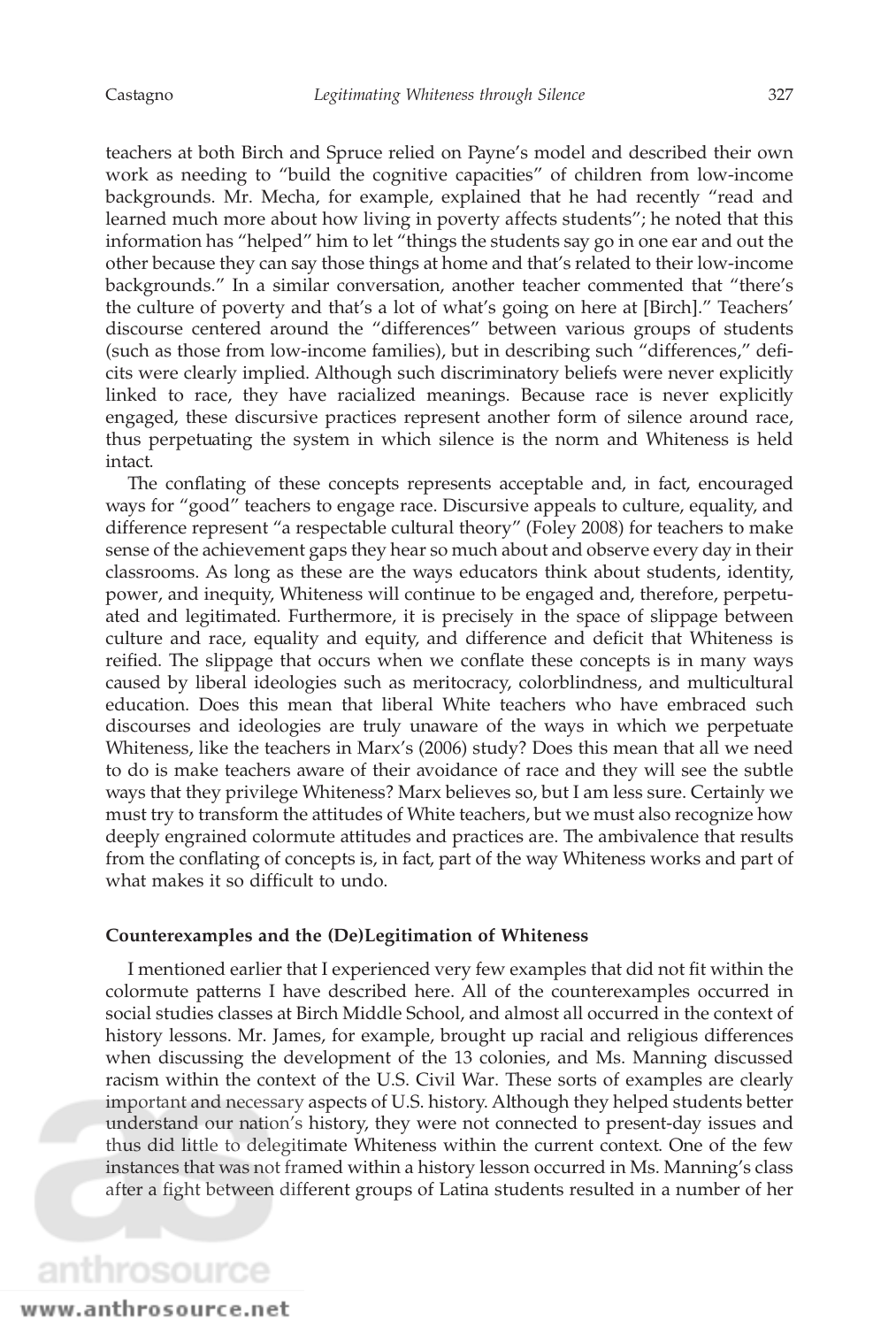students being suspended from school. She facilitated a conversation with her students that began with, "Why don't you guys like each other?" and ended with, "You have to learn to get along." This was a heated conversation in which students were engaged and the teacher did not silence what was already a contentious issue, but it is striking that the conversation was solely about racial tension between students of color. Although this is certainly an important concern, it leaves out an historically grounded structural analysis of racism and thus reinscribes Whiteness.

When I asked Mr. James and Ms. Manning about their willingness to broach topics of race within their classrooms, they both discussed versions of three themes: that "history cannot be understood without talking about it," that they "can do more of that because we don't have those tests to worry about," and that "our students deal with this stuff every day." Thus, they clearly saw their discipline as well as the racialized identities of their students as opening up space for particular conversations about race. These represent important "cracks in the wall of whiteness" (Bush 2004). Although these openings did not result in race talk that delegitimated Whiteness, they certainly might with further probing. Equally significant, and also mentioned by both Mr. James and Ms. Manning, is that neither of these two teachers were members of the dominant religious culture within Utah and have, as a result, experienced some degree of "not-belonging" within their own communities. Being positioned outside what is a significant cultural majority, but in solidarity with other "dissenters," led to a sense of empowerment and willingness to "push the envelope" in some cases. This is, again, a place in which we might pursue strategies for dismantling rather than legitimating Whiteness.

### **Thinking through Influence, Intentionality, and Implications**

Spruce and Birch students, like students around the country, possess a number of ideas about race and racism. Through teacher silence and acts of silencing, students are learning rules about what can be acknowledged, publicly recognized, and discussed (Polite and Saenger 2003). But if schools hope to practice culturally relevant schooling, advance equity, and dismantle Whiteness, they must take on the difficult task of talking to students about issues like race and racism. When we fail to explicate the ways in which racism is operating within our schools, educational inequity is left to be understood as resulting from individual deficit (Gillborn 2005). Thus, meritocracy and Whiteness are mutually reinforcing of one another. When meritocracy is assumed, our focus is directed away from systemic inequities and toward individual success and failure. Thus, meritocracy allows us to see ourselves as "innocent bystanders rather than participants in a system that creates, maintains, and reproduces social injustice" (Applebaum 2005:286). Teachers' participation in this system clearly carries a significant influence over our nation's youth.

And what about the influence researchers might have on their research participants? In my own case, failing to initiate the very conversations with teachers that I believe teachers failed to initiate with students might mean that I too participated in the legitimation of Whiteness. My discomfort about this likely possibility was only partially alleviated when I spent two days sharing my findings with school and district leaders six months after the completion of the study. Although I was discouraged from sharing my findings directly with teachers, the principals and administrators with whom I worked agreed, for the most part, that colormuteness was pervasive

### www.anthrosource.net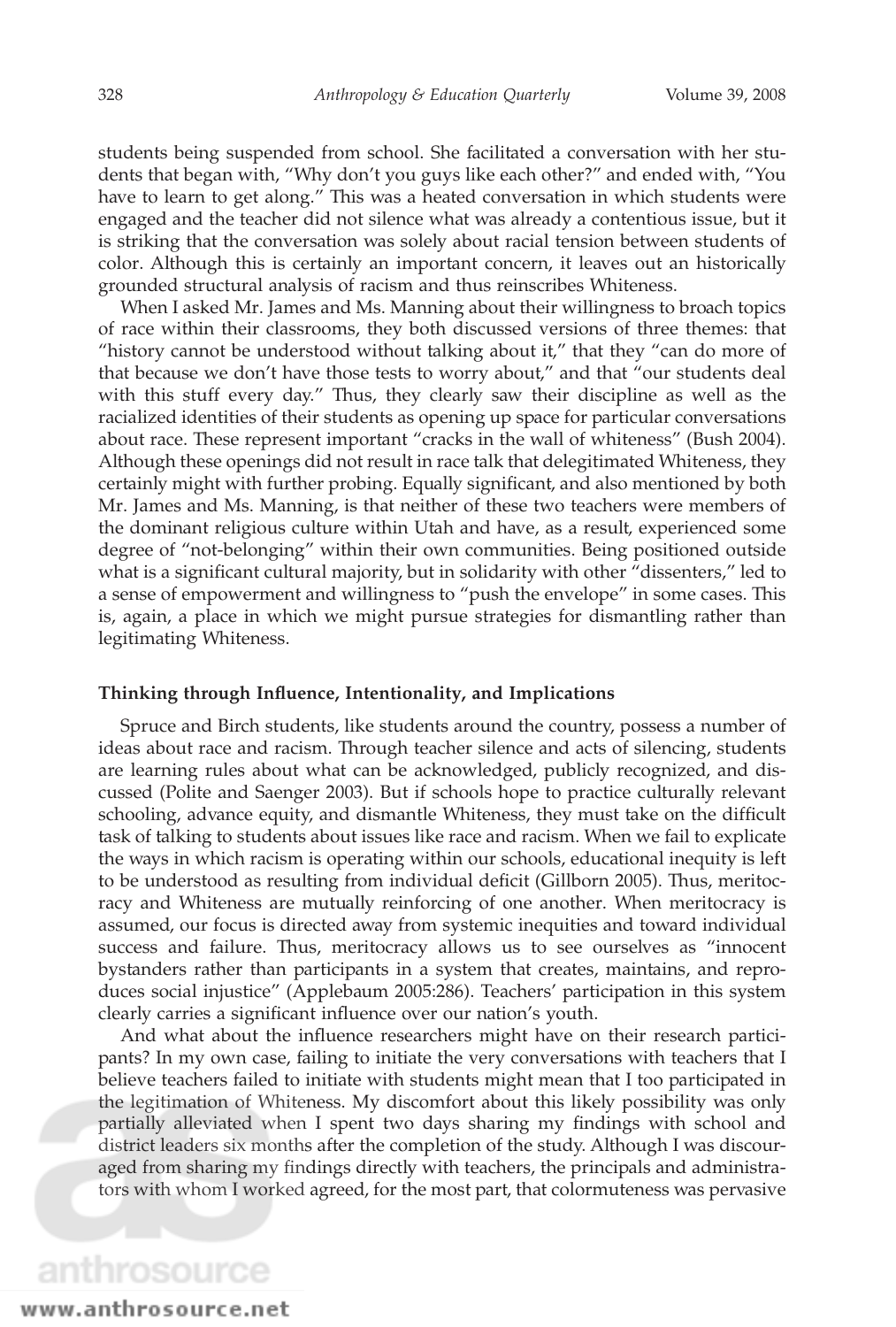within the district. Their admission of these silences was combined with either apologetic disappointment—like Birch's principal who said, "You're absolutely right, and it isn't what's best for our kids"—or rationalizations for the behavior—as when Spruce's principal defended the silence as "best practice" because of potential parent discontent and other teaching pressures that did not provide time or energy for such dialogue. However, a high-level district administrator later told me that my work sparked the district to engage in sustained dialogues about these issues and that they were beginning this process by reading and discussing Singleton and Linton's (2005) *Courageous Conversations about Race: A Field Guide for Achieving Equity in* Schools.<sup>10</sup> A sustained commitment along these lines may begin to disrupt the legitimation of Whiteness achieved through teachers'—and my own—silence and silencing of race.

My hope now is that I have effectively illustrated how silences around issues of race are not only pervasive at both Spruce and Birch but also create and perpetuate an educational culture in which the status quo is maintained. Through both teacher silence and demands for student silence around issues of race and racism, teachers exhibit an overwhelming aversion to acknowledgments that race exists or matters. And through their discursive appeals to culture, equality, and meritocracy, teachers further erase race and engage Whiteness. This is significant because I posit that in their prescriptions for colormuteness, educators are able to maintain the legitimacy of meritocracy, which serves to protect the status quo and the interests of White people and communities. In other words, by denying race, educators are able to also deny the ways in which we participate in the legitimation of Whiteness.

The educators in this study are, for the most part, well-intentioned individuals who want their students to succeed and who want to provide a welcoming and fair educational climate within their classrooms. Indeed, most of the silences and silencing I observed were motivated by teachers' desires to "keep everyone happy," "not offend anyone," and protect students from "getting upset." The general belief is that talking about race is simply too conflict laden, tense, and hurtful and, perhaps more importantly, implies that one is racist. In other words, if you talk about race, you must see race, and if you see race, you must be racist (Bush 2004; Solomon et al. 2005). I don't mean to imply here that educators engage in colormuteness because they are intentionally legitimating Whiteness. Instead, most of the teachers in this study were either genuinely afraid of explicitly naming and talking about race or did not know how to do so—or both. What I hope has become apparent, however, is that even when it is with good intentions that we silence or avoid responding to students' race talk, we are engaging in practices that perpetuate Whiteness within our schools. This is, in fact, the brilliance of the way Whiteness operates—just like any other hegemonic ideology and institution, it is most successful when the majority of its adherents are least aware of it and its power.

The colormute practices in the Zion School District thus serve an important purpose: namely, they feed the cycle in which meritocracy is justified, business as usual schooling is rationalized, and inequities are sustained. The cumulative impact of this cycle is the legitimation of Whiteness (see Figure 1). The cycle helps illustrate why it is so easy to continue—it is not a very big step from one point to the other, but the cumulative effect is quite troubling. We must begin to strategize ways to chip away at each piece of the cycle to imagine schools in which Whiteness does not prevail.

## anthrosource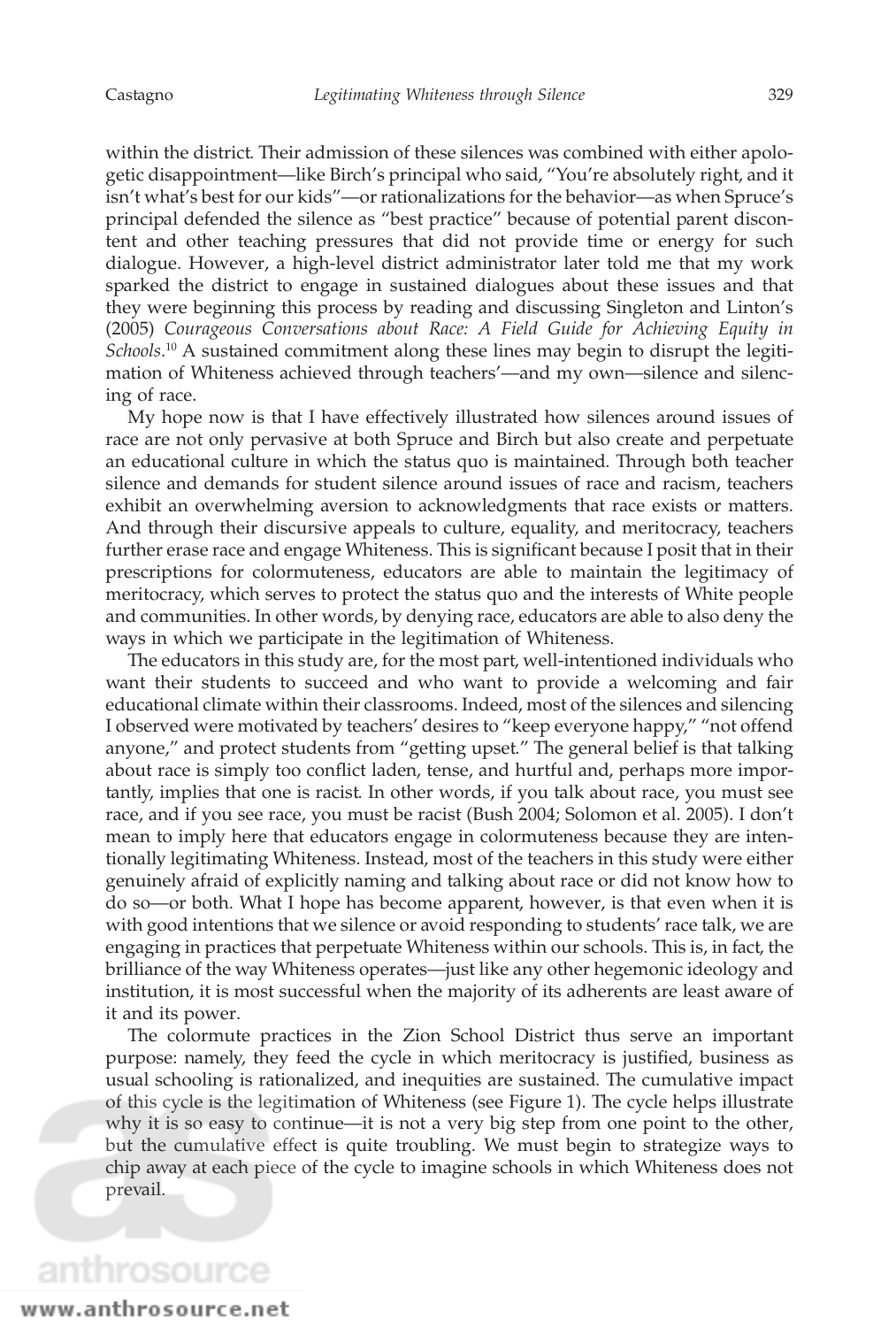



The silencing of race and the subsequent legitimation of Whiteness have multiple and varied implications for students in both racially diverse and predominantly White school contexts. The politeness associated with colormuteness in predominantly White schools works for and to the advantage of students at schools like Spruce. Engulfed in a system meant to benefit us, White people may have much to lose by explicitly addressing race and racism. In schools serving primarily students of color, however, race talk would likely resonate with the everyday experiences of students, which could in turn lead to improved academic achievement through the development of critical thinking about real-world issues. And in all school settings, such discussions are important for working toward structural and ideological social change—a move that contradicts the entrenched nature of Whiteness, but that is necessary if we hope to bring about greater equity in schools and the larger society. Indeed, when educators fail to address race, they fail to address students' needs (Pollock 2004; Thompson 2005). Within a framework of Whiteness in which the status quo is desirable and beneficial, silence truly is golden. But within a framework of equity in which social justice and fairness are sought, silence is both indifference and highly problematic.

### **Notes**

www.anthrosource.net

**Angelina E. Castagno** is an Assistant Professor in the Department of Educational Leadership and Foundations program, College of Education, Northern Arizona University (angelina[.castagno@nau.edu\).](mailto:castagno@nau.edu)

*Acknowledgments.* I am grateful for feedback on earlier iterations of this work from Antwi Akom, Bryan Brayboy, Doug Foley, JeanAnn Foley, Charlie Hausman, Gloria Ladson-Billings,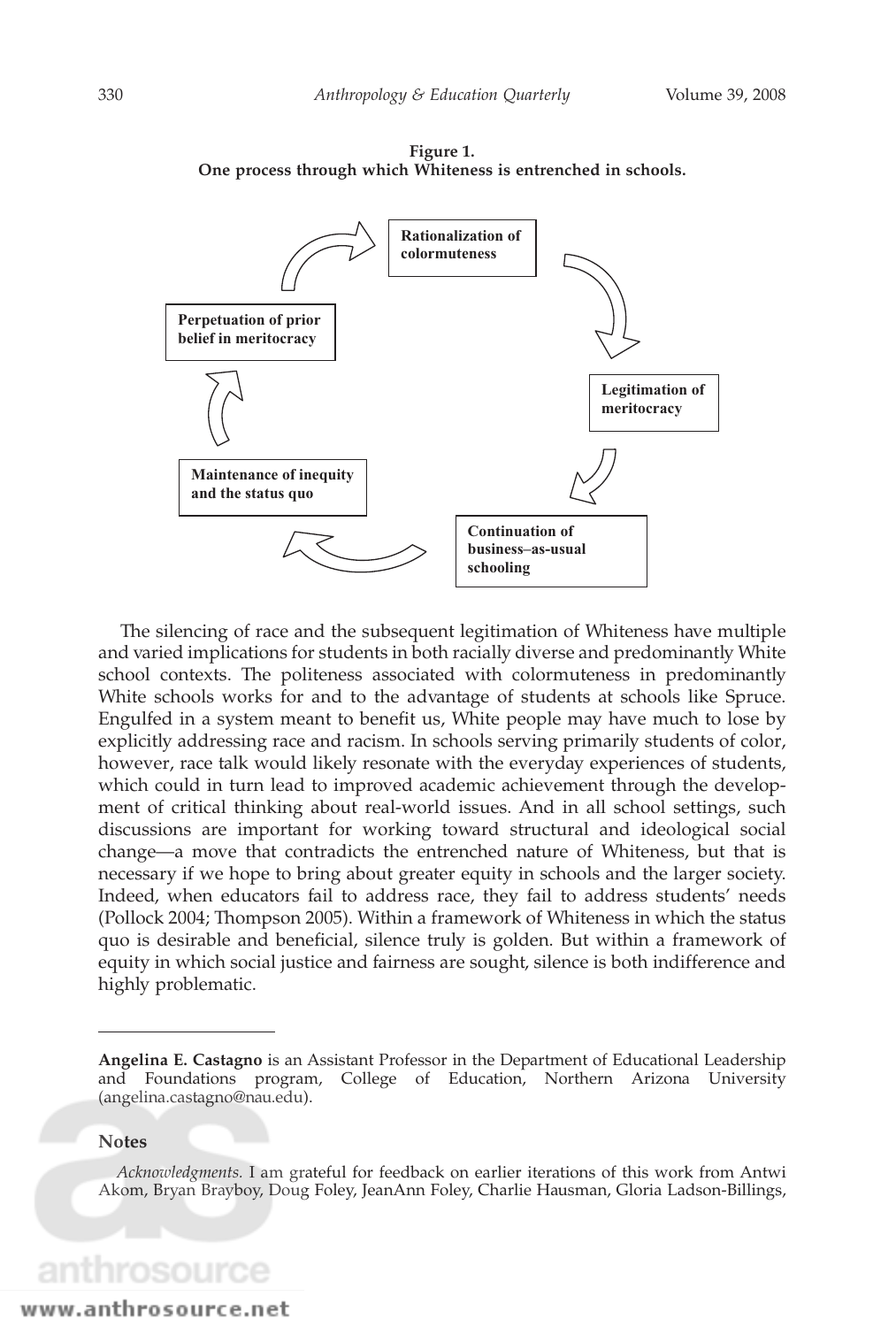Stacey Lee, Susan Longerbean, Michael Olneck, Frances Riemer, Kristi Ryujin, and the *AEQ* anonymous reviewers. I also appreciate research support provided by Bill Martin and the Faculty Research Center at Northern Arizona University. And finally, this article would not have happened without the patience of Doug Foley and the unwavering support of Bryan Brayboy and Stacey Lee. Thank you.

1. I understand "race" to be a social construction that has significant material effects for people. Although I recognize the variability in the ways race interacts with other identities and the ways people are racialized, experience racism, and identify racially, such a discussion is beyond the scope of this article.

2. Although it is AAA style to lowercase the terms *black* and *white,* I have elected to capitalize them as proper nouns.

3. All proper names of the schools, district, and educators have been changed to protect the anonymity of the participants.

4. The Office of Civil Rights allegations also related to special education services, but this has less relevance to my discussion of race in this article.

5. These are the standardized tests the district uses to comply with NCLB regulations.

6. In the Salt Lake area, "Pacific Islander" and "Polynesian" are used interchangeably to denote the significant number of people in this community from Samoa and Tonga. Among the teachers in this study, the diversity within these labels was rarely noted.

7. MESA stands for "Mathematics, engineering, and science achievement" and is a program within the district that aims to involve students of color and low-income students in these fields in which they are traditionally underrepresented.

8. This is the Criterion Referenced Test the district uses to comply with NCLB regulations.

9. Although a complete articulation of this theme is not possible here, I develop these ideas further in another work currently under review and in a forthcoming book.

10. It is important to note that a handful of administrators of color and White allies have been making similar points within the district for years. I believe, however, that my outsider and researcher status, as well as my White identity, may have contributed to my message being heard in ways that were not previously possible. This was, however, also only possible because of the collective work by many leaders within the district.

### **References Cited**

Akom, A. A.

2006 The Racial Dimensions of Social Capital: Toward a New Understanding of Youth Empowerment and Community Organizing in America's Urban Core. *In* Beyond Resistance: Youth Activism and Community Change. S. Ginwright, P. Noguera, and J. Cammarota, eds. Pp. 81–92. New York: Routledge.

Applebaum, B.

2005 In the Name of Morality: Moral Responsibility, Whiteness and Social Justice Education. Journal of Moral Education 34(3):277–290.

Boler, M., ed.

2004 Democratic Dialogue in Education: Troubling Speech, Disturbing Silence. New York: Peter Lang.

Brayboy, B., A. E. Castagno, and E. Maughan

2007 Equality and Justice for All? Examining Race in Education Scholarship. Review of Research in Education 31(1):159–194.

Brodkey, L.

1987 Writing Critical Ethnographic Narratives. Anthropology and Education Quarterly 18(2):67–76.

Buendia, E., N. Ares, B. Juarez, and M. Peercy

2004 The Geographies of Difference: The Production of the East Side, West Side, and Central City School. American Educational Research Journal 41(4):833–863.

Bush, M.

2004 Breaking the Code of Good Intentions: Everyday Forms of Whiteness. Lanham, MD: Rowman and Littlefield.

anthrosource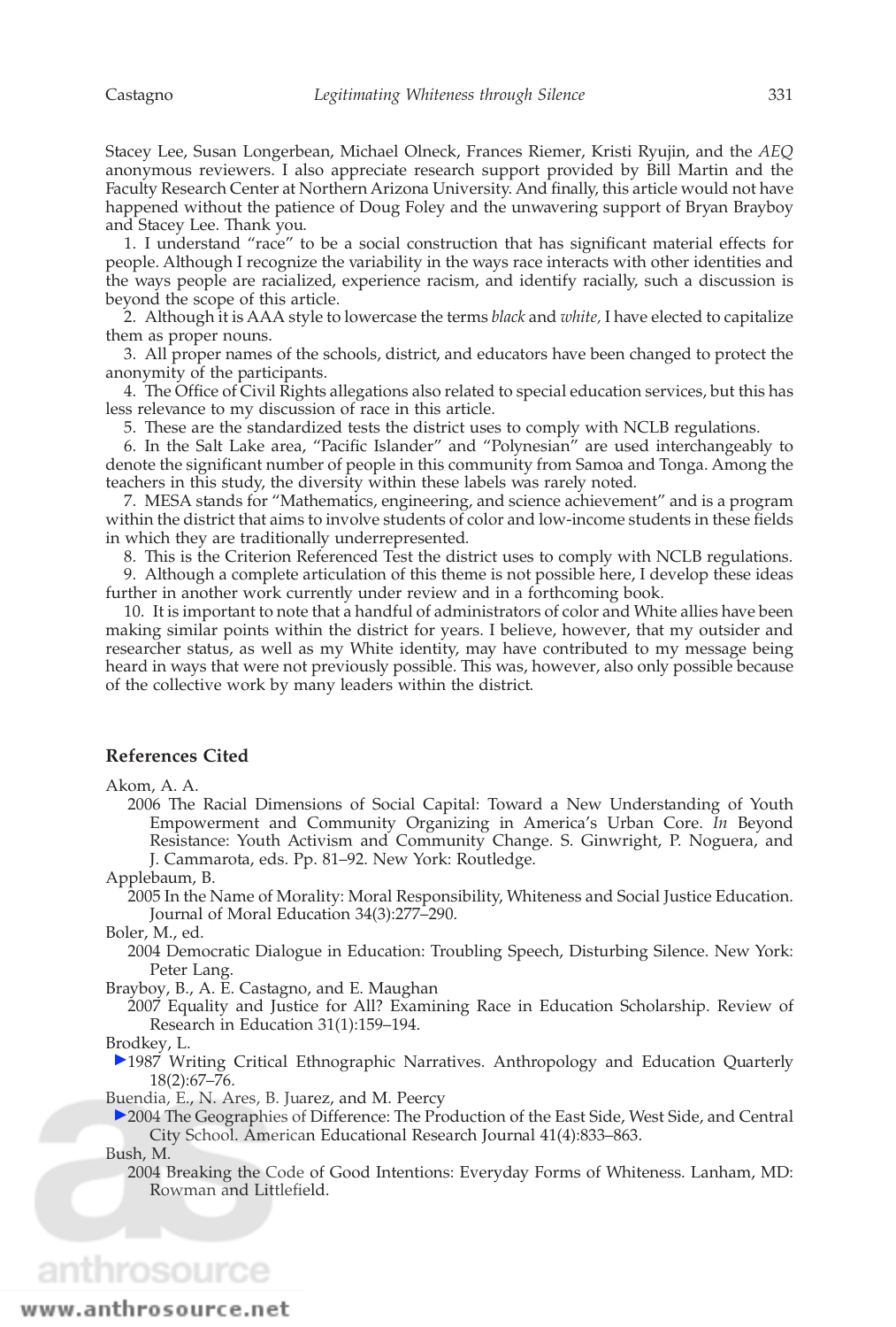Castagno, A.

2006 Uncertain but Always Unthreatening: Multicultural Education in Two Urban Middle Schools. Ph.D. dissertation, Department of Educational Policy Studies, University of Wisconsin, Madison.

Chennault, R.

1998 Giving Whiteness a Black Eye: An Interview with Michael Eric Dyson. *In* White Reign: Deploying Whiteness in America. J. Kincheloe, S. Sheinberg, N. Rodriguez, and R. Chennault, eds. Pp. 299–328. New York: St. Martin's Griffin.

Crenshaw, K.

1995 Race, Reform, and Retrenchment: Transformation and Legitimation in Antidiscrimination Law. *In* Critical Race theory: The Key Writings that Formed the Movement. K. Crenshaw, N. Gotanda, G. Peller, and K. Thomas, eds. Pp. 103–122. New York: New Press.

Cummins, J.

1986 Empowering Minority Students: A Framework for Intervention. Harvard Educational Review 56(1):18–36.

Delgado, R., and J. Stefancic

2001 Critical Race Theory: An Introduction. New York: New York University Press. Dyson, M.

1996 Race Rules: Navigating the Color Line. Reading, MA: Addison-Wesley.

Emerson, R., R. Fretz, and L. Shaw

1995 Writing Ethnographic Fieldnotes. Chicago: University of Chicago Press.

Fine, M.

1987 Silencing in the Public Schools. Language Arts 64(2):157–174.

1991 Framing Dropouts: Notes on the Politics of an Urban High School. Albany: State University of New York Press.

1997 Witnessing Whiteness. *In* Off White: Readings on Race, Power, and Society. M. Fine, L. Powell, L. Weis, and L. M. Wong, eds. Pp. 57–65. New York: Routledge.

Foley, D.

2008 Questioning "Cultural" Explanations of Classroom Behaviors. *In* Everyday Antiracism: Getting Real about Race in School. M. Pollock, eds. Pp. 222–225. New York: New Press.

Gillborn, D.

2005 Education Policy as an Act of White Supremacy: Whiteness, Critical Race Theory and Education Reform. Journal of Education Policy 20(4):484–505.

Johnson, A.

2001 Privilege, Power, and Difference. Boston: McGraw-Hill.

Kincheloe, J., and S. Steinberg

1998 Addressing the Crisis of Whiteness: Reconfiguring White Identity in a Pedagogy of Whiteness. *In* White Reign: Deploying Whiteness in America. J. Kincheloe, S. Steinberg, N. Rodriguez, and R. Chennault, eds. Pp. 3–30. New York: St. Martin's Griffin.

Ladson-Billings, G.

2005 Reading, Writing, and Race: Literacy Practices of Teachers in Diverse Classrooms. *In* Language, Literacy, and Power in Schooling. Teresa L. McCarty, ed. Pp. 133–150. Mahwah, NJ: Erlbaum.

Ladson-Billings, G., and W. Tate

1995 Toward a Critical Race Theory of Education. Teachers College Record 97(1):47–64. Lewis, A.

2003 Race in the Schoolyard: Negotiating the Color Line in Classrooms and Communities. New Brunswick, NJ: Rutgers University Press.

Maher, F., and M. Tetreault

1998 "They Got the Paradigm and Painted It White": Whiteness and Pedagogies of Positionality. *In* White Reign: Deploying Whiteness in America. J. Kincheloe, S. Sheinberg, N. Rodriguez, and R. Chennault, eds. Pp. 137–158. New York: St. Martin's Griffin.

Marx, S.

2006 Revealing the Invisible: Confronting Passive Racism in Teacher Education. New York: Routledge.